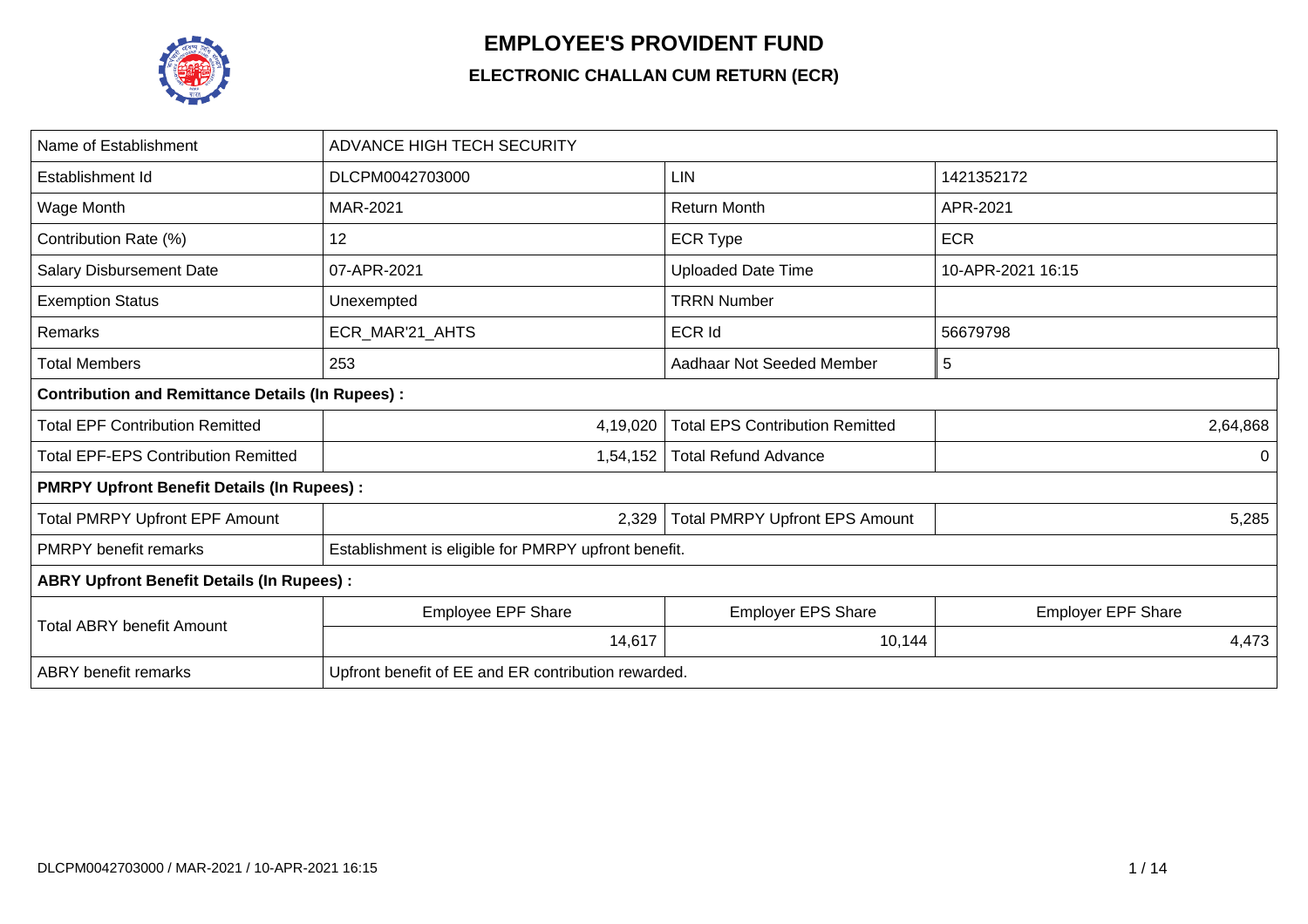## Member Details :-

|                |              | Name as per                       |                                          |              |            | Wages      |             |           | <b>Contribution Remitted</b> |           |                    |                |                                | <b>PMRPY / ABRY Benefit</b> |                 | <b>Posting</b>                   |
|----------------|--------------|-----------------------------------|------------------------------------------|--------------|------------|------------|-------------|-----------|------------------------------|-----------|--------------------|----------------|--------------------------------|-----------------------------|-----------------|----------------------------------|
| SI. No.        | <b>UAN</b>   | <b>ECR</b>                        | <b>UAN</b><br><b>Repository</b>          | <b>Gross</b> | <b>EPF</b> | <b>EPS</b> | <b>EDLI</b> | <b>EE</b> | <b>EPS</b>                   | <b>ER</b> | <b>NCP</b><br>Days | <b>Refunds</b> | <b>Pension</b><br><b>Share</b> | ER PF<br><b>Share</b>       | <b>EE Share</b> | <b>Location of</b><br>the member |
| $\overline{1}$ | 100964248629 | ABHIMANYU                         | ABHIMANYU                                | 14,896       | 14,896     | 14,896     | 14,896      | 1,788     | 1,241                        | 547       | 6                  | $\Omega$       |                                |                             |                 | N.A                              |
| $\overline{2}$ | 101499914769 | <b>ABHISHEK</b>                   | <b>ABHISHEK</b>                          | 15,492       | 15,000     | 15,000     | 15,000      | 1,800     | 1,250                        | 550       | 5                  | $\mathbf 0$    |                                |                             |                 | N.A.                             |
| 3              | 101655390859 | Aditi                             | <b>ADITI</b>                             | 18.065       | 18,065     | $\Omega$   | 15,000      | 2,168     | $\mathbf 0$                  | 2,168     | $\mathbf{1}$       | $\mathbf 0$    |                                |                             |                 | N.A.                             |
| 4              | 101431062789 | Ajay Arya                         | <b>AJAY ARYA</b>                         | 8,549        | 8,549      | 8,549      | 8,549       | 1.026     | 712                          | 314       | 6                  | $\Omega$       |                                |                             |                 | N.A.                             |
| 5              | 101583985595 | <b>AJAY KUMAR</b>                 | <b>AJAY KUMAR</b>                        | 13,109       | 13,109     | 13,109     | 13,109      | 1,573     | 1,092                        | 481       | 9                  | $\mathbf 0$    |                                |                             |                 | N.A.                             |
| 6              | 101433399937 | <b>AJAY KUMAR</b>                 | <b>AJAY KUMAR</b>                        | 16,088       | 15,000     | 15,000     | 15,000      | 1,800     | 1,250                        | 550       | $\overline{4}$     | $\mathbf 0$    |                                |                             |                 | N.A.                             |
| $\overline{7}$ | 101461682976 | <b>AJAY KUMAR</b><br><b>BARAR</b> | <b>AJAY KUMAR</b><br><b>BARAR</b>        | 10,725       | 10,725     | 10,725     | 10,725      | 1,287     | 893                          | 394       | 13                 | 0              |                                |                             |                 | N.A.                             |
| 8              | 101676540188 | AKASH                             | <b>AKASH</b>                             | 14,300       | 14,300     | $\Omega$   | 14,300      | 1,716     | $\mathbf 0$                  | 1,716     | $\overline{7}$     | $\mathbf 0$    |                                |                             |                 | N.A.                             |
| 9              | 101617238283 | AKHILESH<br><b>KUMAR YADAV</b>    | <b>AKHILESH</b><br><b>KUMAR</b><br>YADAV | 5,363        | 5,363      | 5,363      | 5,363       | 644       | 447                          | 197       | 22                 | $\mathbf 0$    |                                |                             |                 | N.A.                             |
| 10             | 101655390885 | <b>AKSHAY KUMAI</b>               | <b>AKSHAY</b><br><b>KUMAR</b>            | 15,492       | 15,000     | $\Omega$   | 15,000      | 1,800     | $\Omega$                     | 1,800     | 5                  | $\Omega$       |                                |                             |                 | N.A.                             |
| 11             | 101515392351 | AMARDEEP<br><b>SHARMA</b>         | AMARDEEP<br><b>SHARMA</b>                | 14,794       | 13,000     | 13,000     | 13,000      | 1,560     | 1,083                        | 477       | 5 <sup>5</sup>     | $\mathbf 0$    |                                |                             |                 | N.A.                             |
| 12             | 100897645095 | <b>AMARESH</b><br><b>KUMAR</b>    | <b>AMARESH</b><br><b>KUMAR</b>           | 16,088       | 15,000     | 15,000     | 15,000      | 1,800     | 1,250                        | 550       | $\overline{4}$     | $\mathbf 0$    |                                |                             |                 | N.A.                             |
| 13             | 101446308814 | <b>AMIT KUMAR</b>                 | <b>AMIT KUMAR</b>                        | 15,492       | 15,000     | 15,000     | 15,000      | 1,800     | 1,250                        | 550       | 5                  | $\Omega$       |                                |                             |                 | N.A.                             |
| 14             | 101485166730 | <b>ANIL KUMAR</b>                 | <b>ANIL KUMAR</b>                        | 14,896       | 14,896     | 14,896     | 14,896      | 1,788     | 1,241                        | 547       | 6                  | $\mathbf 0$    |                                |                             |                 | N.A.                             |
| 15             | 101138628895 | Anil kumar<br>qaud                | ANIL KUMAR<br><b>GAUD</b>                | 18,382       | 15,000     | 15,000     | 15,000      | 1.800     | 1,250                        | 550       | $\overline{4}$     | $\mathbf 0$    |                                |                             |                 | N.A.                             |
| 16             | 101588416738 | <b>ANIL KUMAR</b><br>PANDEY       | <b>ANIL KUMAR</b><br><b>PANDEY</b>       | 14,896       | 14,896     | 14,896     | 14,896      | 1,788     | 1,241                        | 547       | 6                  | $\mathbf 0$    |                                |                             |                 | N.A.                             |
| 17             | 101485167181 | ANIRUDH                           | <b>ANIRUDH</b>                           | 15,492       | 15,000     | 15,000     | 15,000      | 1,800     | 1,250                        | 550       | 5                  | $\mathbf 0$    |                                |                             |                 | N.A.                             |
| 18             | 10121957572  | <b>ANITA</b>                      | <b>ANITA</b>                             | 15,492       | 15,000     | 15,000     | 15,000      | 1,800     | 1,250                        | 550       | 5                  | $\mathbf 0$    |                                |                             |                 | N.A.                             |
| 19             | 100443156158 | <b>ANITA RANI</b>                 | <b>ANITA RANI</b>                        | 20,430       | 15,000     | 15,000     | 15,000      | 1,800     | 1,250                        | 550       | 9                  | $\mathbf 0$    |                                |                             |                 | N.A.                             |
| 20             | 101508837075 | <b>ANKITA RAWAT</b>               | <b>ANKITA</b><br><b>RAWAT</b>            | 14,896       | 14,896     | 14,896     | 14,896      | 1,788     | 1,241                        | 547       | 6                  | $\mathbf 0$    | ABRY                           | <b>ABRY</b>                 | <b>ABRY</b>     | N.A.                             |
| 21             | 101386670351 | Ankith Singh<br><b>Bisht</b>      | <b>ANKITH</b><br><b>SINGH BISHT</b>      | 4,767        | 4,767      | 4,767      | 4,767       | 572       | 397                          | 175       | 23                 | $\Omega$       | <b>ABRY</b>                    | ABRY                        | <b>ABRY</b>     | N.A.                             |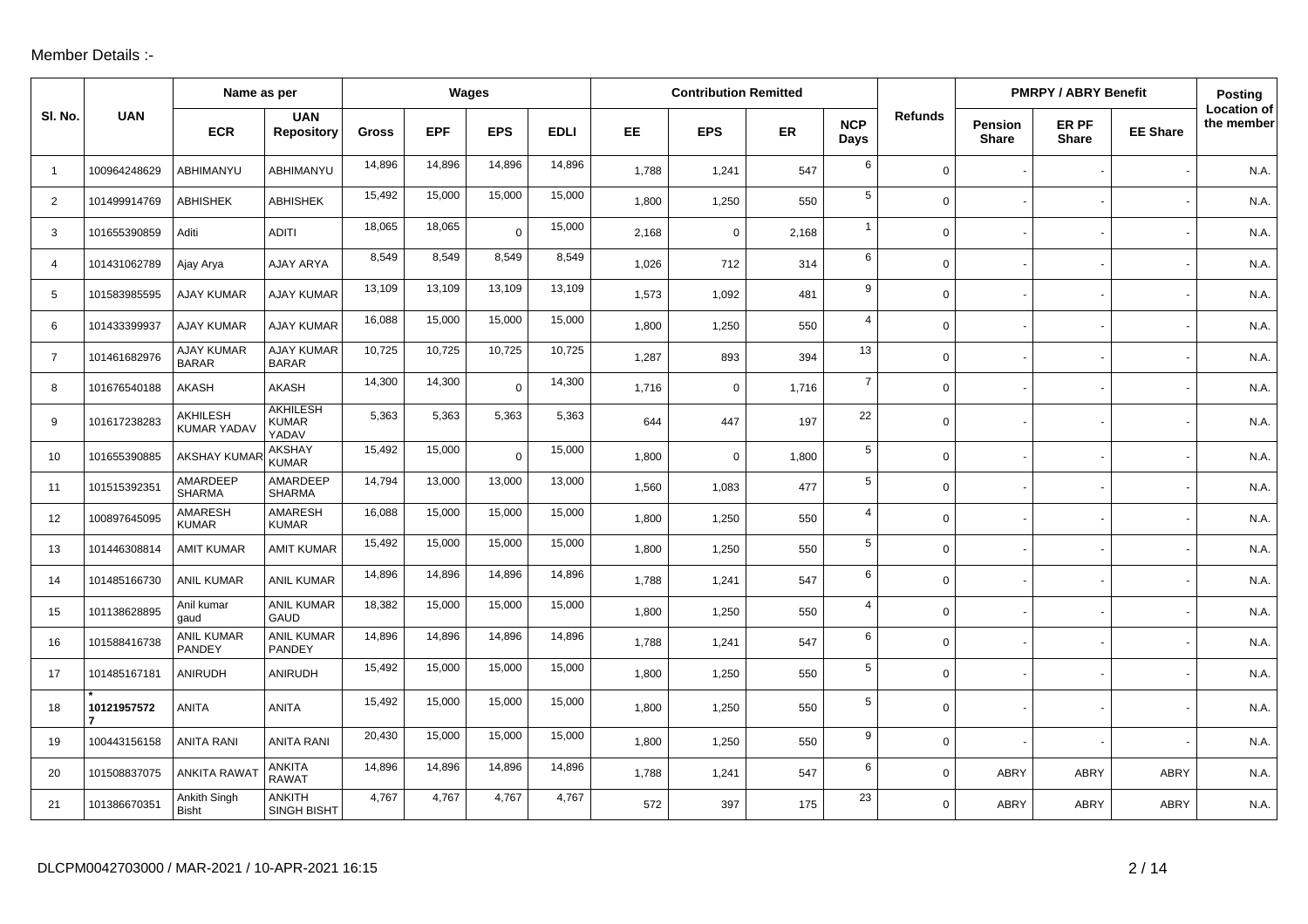|         |              | Name as per                                    |                                                |              |            | Wages      |             |             | <b>Contribution Remitted</b> |             |                    |                |                         | <b>PMRPY / ABRY Benefit</b> |                 | <b>Posting</b>                   |
|---------|--------------|------------------------------------------------|------------------------------------------------|--------------|------------|------------|-------------|-------------|------------------------------|-------------|--------------------|----------------|-------------------------|-----------------------------|-----------------|----------------------------------|
| SI. No. | <b>UAN</b>   | <b>ECR</b>                                     | <b>UAN</b><br><b>Repository</b>                | <b>Gross</b> | <b>EPF</b> | <b>EPS</b> | <b>EDLI</b> | EE.         | <b>EPS</b>                   | <b>ER</b>   | <b>NCP</b><br>Days | <b>Refunds</b> | Pension<br><b>Share</b> | ER PF<br><b>Share</b>       | <b>EE Share</b> | <b>Location of</b><br>the member |
| 22      | 101087749327 | ANUBHAV<br><b>SINGH</b>                        | ANUBHAV<br><b>SINGH</b>                        | 14,300       | 14,300     | 14,300     | 14,300      | 1,716       | 1,191                        | 525         | $\overline{7}$     | $\Omega$       |                         |                             |                 | N.A.                             |
| 23      | 100724883569 | ANUJ SHARMA                                    | ANUJ<br><b>SHARMA</b>                          | 13,704       | 13,704     | 13,704     | 13,704      | 1,644       | 1,142                        | 502         | 8                  | $\Omega$       |                         |                             |                 | N.A.                             |
| 24      | 101067269467 | <b>ARUN KUMAR</b>                              | ARUN<br><b>KUMAR</b>                           | 15,492       | 15,000     | 15,000     | 15,000      | 1,800       | 1,250                        | 550         | $5\phantom{.0}$    | $\mathbf 0$    |                         |                             |                 | N.A.                             |
| 25      | 101209488191 | <b>ARUN YADAV</b>                              | <b>ARUN YADAV</b>                              | 14,896       | 14,896     | 14,896     | 14,896      | 1,788       | 1,241                        | 547         | 6                  | $\mathbf 0$    |                         |                             |                 | N.A.                             |
| 26      | 100634808941 | ASHA DAS                                       | ASHA DAS                                       | 14,896       | 14,896     | 14,896     | 14,896      | 1,788       | 1,241                        | 547         | 6                  | $\Omega$       |                         |                             |                 | N.A.                             |
| 27      | 101475240953 | Ashok Kumar                                    | ASHOK<br><b>KUMAR</b>                          | 17,069       | 15,000     | 15,000     | 15,000      | 1,800       | 1,250                        | 550         | $\overline{5}$     | $\Omega$       |                         |                             |                 | N.A.                             |
| 28      | 100767871751 | <b>ATUL CHAUHA</b>                             | <b>ATUL</b><br>CHAUHAN                         | 16,088       | 15,000     | 15,000     | 15,000      | 1,800       | 1,250                        | 550         | $\overline{4}$     | $\Omega$       |                         |                             |                 | N.A.                             |
| 29      | 101564885336 | <b>ATUL KUMAR</b>                              | <b>ATUL KUMAR</b>                              | 11,321       | 11,321     | 11,321     | 11,321      | 1,359       | 943                          | 416         | 12                 | $\mathbf 0$    |                         |                             |                 | N.A.                             |
| 30      | 101667604427 | Atul kumar                                     | <b>ATUL KUMAR</b>                              | 14,900       | 14,423     | 14,423     | 14,423      | 1,731       | 1,201                        | 530         | 6                  | $\Omega$       | ABRY                    | <b>ABRY</b>                 | <b>ABRY</b>     | N.A.                             |
| -31     | 100634810887 | AVINASH<br><b>KUMAR</b>                        | <b>AVINASH</b><br><b>KUMAR</b>                 | $\Omega$     | $\Omega$   | $\Omega$   | $\mathbf 0$ | $\mathbf 0$ | $\Omega$                     | $\mathbf 0$ | 31                 | $\Omega$       |                         |                             |                 | N.A.                             |
| 32      | 101488336543 | <b>AZAD</b>                                    | <b>AZAD</b>                                    | 13,109       | 13,109     | 13,109     | 13,109      | 1,573       | 1,092                        | 481         | 9                  | $\Omega$       |                         |                             |                 | N.A.                             |
| 33      | 101627677047 | <b>BABLU</b>                                   | <b>BABLU</b>                                   | 17,069       | 15,000     | 15,000     | 15,000      | 1,800       | 1,250                        | 550         | $\sqrt{5}$         | $\Omega$       | GK10001                 | GK10001                     | GK10001         | N.A.                             |
| 34      | 101392115767 | <b>BADRI</b><br>NARAYAN                        | <b>BADRI</b><br>NARAYAN                        | 17,069       | 15,000     | $\Omega$   | 15,000      | 1,800       | $\mathbf 0$                  | 1,800       | 5                  | $\Omega$       |                         |                             |                 | N.A.                             |
| 35      | 100987131212 | <b>BAMBAM</b><br><b>KUMAR</b><br><b>PASWAN</b> | <b>BAMBAM</b><br><b>KUMAR</b><br><b>PASWAN</b> | 15,492       | 15,000     | 15,000     | 15,000      | 1,800       | 1,250                        | 550         | 5                  | $\Omega$       | GK10001                 | GK10001                     | GK10001         | N.A.                             |
| 36      | 101515392295 | <b>BANSILAL</b>                                | <b>BANSI LAL</b>                               | 14,794       | 13,000     | 13,000     | 13,000      | 1,560       | 1,083                        | 477         | $\sqrt{5}$         | $\Omega$       |                         |                             |                 | N.A.                             |
| 37      | 101203164931 | <b>BHANU PRATAP</b><br><b>SINGH</b>            | <b>BHANU</b><br><b>PRATAP</b><br><b>SINGH</b>  | 15,492       | 15,000     | 15,000     | 15,000      | 1,800       | 1,250                        | 550         | 5                  | $\Omega$       |                         |                             |                 | N.A.                             |
| 38      | 100551205569 | <b>BHARAT KR</b>                               | <b>BHARAT</b><br><b>KUMAR</b><br>MANDAL        | 7,150        | 7,150      | 7,150      | 7,150       | 858         | 596                          | 262         | 19                 | $\mathbf 0$    |                         |                             |                 | N.A.                             |
| 39      | 101644130848 | <b>BIKRANT</b><br><b>KUMAR</b>                 | <b>BIKRANT</b><br><b>KUMAR</b>                 | 16,088       | 15,000     | 15,000     | 15,000      | 1,800       | 1,250                        | 550         | $\overline{4}$     | $\Omega$       | GK10001                 | GK10001                     | GK10001         | N.A.                             |
| 40      | 101086023345 | <b>BRAJENDRA</b><br><b>KUMAR</b>               | <b>BRAJENDRA</b><br><b>KUMAR</b>               | 15,492       | 15,000     | 15,000     | 15,000      | 1,800       | 1,250                        | 550         | $5\phantom{.0}$    | $\mathbf 0$    |                         |                             |                 | N.A.                             |
| 41      | 101290886572 | <b>BUNTY KUMAR</b>                             | <b>BUNTY</b><br><b>KUMAR</b>                   | 13,704       | 13,704     | 13,704     | 13,704      | 1,644       | 1,142                        | 502         | 8                  | $\mathbf 0$    |                         |                             |                 | N.A.                             |
| 42      | 101426785411 | CHANDPAL<br><b>SHARMA</b>                      | CHANDER<br>PAL SHARMA                          | 14,300       | 14,300     | 14,300     | 14,300      | 1,716       | 1,191                        | 525         | $\overline{7}$     | $\Omega$       | <b>PMRPY</b>            | <b>PMRPY</b>                |                 | N.A.                             |
| 43      | 101270907713 | CHANDNI                                        | CHANDNI                                        | 16,088       | 15,000     | 15,000     | 15,000      | 1,800       | 1,250                        | 550         | $\overline{4}$     | $\Omega$       |                         |                             |                 | N.A.                             |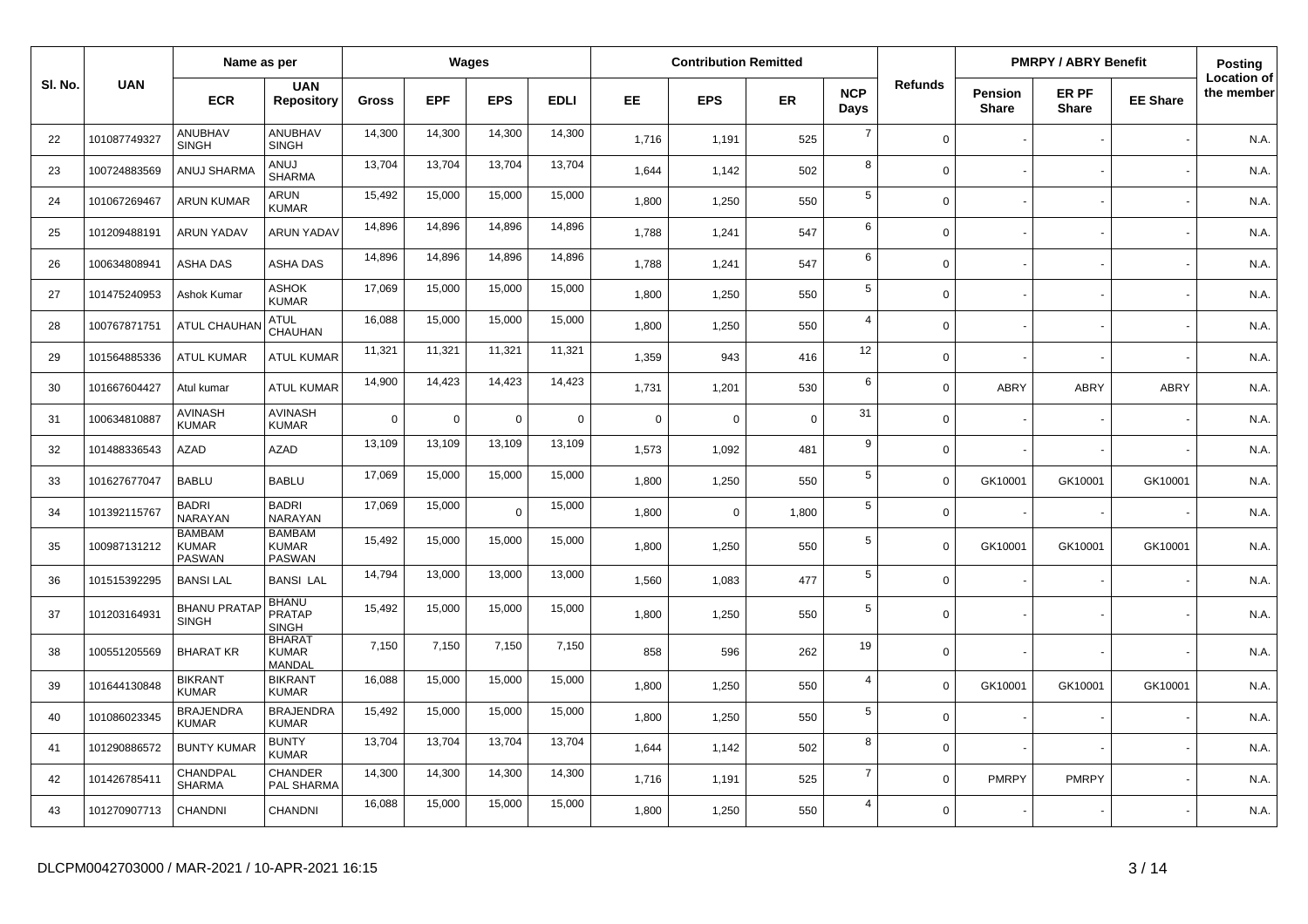|         |                  | Name as per                                |                                                 |              |            | <b>Wages</b>   |             |          | <b>Contribution Remitted</b> |             |                    |                |                                | <b>PMRPY / ABRY Benefit</b> |                 | Posting                          |
|---------|------------------|--------------------------------------------|-------------------------------------------------|--------------|------------|----------------|-------------|----------|------------------------------|-------------|--------------------|----------------|--------------------------------|-----------------------------|-----------------|----------------------------------|
| SI. No. | <b>UAN</b>       | <b>ECR</b>                                 | <b>UAN</b><br><b>Repository</b>                 | <b>Gross</b> | <b>EPF</b> | <b>EPS</b>     | <b>EDLI</b> | EE       | <b>EPS</b>                   | <b>ER</b>   | <b>NCP</b><br>Days | <b>Refunds</b> | <b>Pension</b><br><b>Share</b> | ER PF<br><b>Share</b>       | <b>EE Share</b> | <b>Location of</b><br>the member |
| 44      | 100651780221     | CHHOTU<br><b>KUMAR GUPTA</b>               | <b>CHHOTU</b><br><b>KUMAR</b><br><b>GUPTA</b>   | 10,725       | 10,725     | 10,725         | 10,725      | 1,287    | 893                          | 394         | 13                 | $\Omega$       |                                |                             |                 | N.A.                             |
| 45      | 101541129962     | <b>CHUKKA</b><br>LAKSHMI<br><b>THANUJA</b> | <b>CHUKKA</b><br>LAKSHMI<br>THANUJA             | 11,691       | 11,691     | 11,691         | 11,691      | 1,403    | 974                          | 429         | 11                 | $\Omega$       |                                |                             |                 | N.A.                             |
| 46      | 100688640637     | <b>DEEPA</b><br><b>KAUSHIK</b>             | <b>DEEPA</b><br><b>KAUSHIK</b>                  | 18,573       | 15,000     | 15,000         | 15,000      | 1,800    | 1,250                        | 550         | 11                 | $\mathbf 0$    |                                |                             |                 | N.A.                             |
| 47      | 100511528677     | <b>DEEPAK</b>                              | <b>DEEPAK</b>                                   | 14,896       | 14,896     | 14,896         | 14,896      | 1,788    | 1,241                        | 547         | 6                  | $\Omega$       |                                |                             |                 | N.A.                             |
| 48      | 101426287587     | Deepak Bhatt                               | <b>DEEPAK</b><br><b>BHATT</b>                   | 8,549        | 8,549      | 8,549          | 8,549       | 1,026    | 712                          | 314         | 6                  | $\Omega$       |                                |                             |                 | N.A.                             |
| 49      | 101515392379     | <b>DEEPAK KUMAR</b>                        | <b>DEEPAK</b><br><b>KUMAR</b>                   | 14,794       | 13,000     | 13,000         | 13,000      | 1.560    | 1,083                        | 477         | 5                  | $\Omega$       |                                |                             |                 | N.A.                             |
| 50      | 10055120291<br>R | <b>DEVRAJ</b>                              | <b>DEVRAJ</b>                                   | 15,492       | 15,000     | 15,000         | 15,000      | 1,800    | 1,250                        | 550         | 5                  | $\Omega$       |                                |                             |                 | N.A.                             |
| 51      | 101414481750     | DHARMENDRA<br><b>SINGH</b>                 | <b>DHARMENDR</b><br>A SINGH                     | 18,471       | 17,885     | 15,000         | 15,000      | 2,146    | 1,250                        | 896         | $\mathbf 0$        | $\Omega$       | Others                         | Others                      |                 | N.A.                             |
| 52      | 101368049067     | <b>DHARMVIR</b><br>PRASAD                  | <b>DHARMVIR</b><br><b>PRASAD</b>                | 17,753       | 17,753     | 15,000         | 15,000      | 2,130    | 1,250                        | 880         | 11                 | $\Omega$       |                                |                             |                 | N.A.                             |
| 53      | 101129049712     | <b>DILIP KUMAR</b>                         | <b>DILIP KUMAR</b>                              | 16,088       | 15,000     | 15,000         | 15,000      | 1,800    | 1,250                        | 550         | $\overline{4}$     | $\Omega$       |                                |                             |                 | N.A.                             |
| 54      | 100443221578     | <b>DINESH SINGH</b><br><b>BARTWAL</b>      | <b>DINESH</b><br><b>SINGH</b><br><b>BARTWAL</b> | 20,430       | 15,000     | 15,000         | 15,000      | 1,800    | 1,250                        | 550         | 9                  | $\mathbf 0$    |                                |                             |                 | N.A.                             |
| 55      | 101639071870     | VEERABHADRA<br><b>PPA</b>                  | E<br>VEERABHAD<br><b>RAPPA</b>                  | 18,373       | 18,373     | $\Omega$       | 15,000      | 2,205    | 0                            | 2,205       | $\mathbf 0$        | $\Omega$       | GK10001                        | GK10001                     | GK10001         | N.A.                             |
| 56      | 101515392346     | <b>GANESH DUT</b>                          | <b>GANESH</b><br><b>DUTT</b>                    | 14,794       | 13,000     | 13,000         | 13,000      | 1,560    | 1,083                        | 477         | 5                  | $\mathbf 0$    |                                |                             |                 | N.A.                             |
| 57      | 101414598845     | <b>GOPAL</b>                               | <b>GOPAL</b>                                    | 13,704       | 13,704     | 13,704         | 13,704      | 1.644    | 1,142                        | 502         | 8                  | $\Omega$       |                                |                             |                 | N.A.                             |
| 58      | 100634486529     | Govind Singh                               | <b>GOVIND</b><br><b>SINGH</b>                   | 12,927       | 9,954      | 9,954          | 9,954       | 1,194    | 829                          | 365         | $\overline{4}$     | $\Omega$       |                                |                             |                 | N.A.                             |
| 59      | 101676540220     | <b>HADISHA</b>                             | <b>HADISHA</b>                                  | 13,704       | 13,704     | $\overline{0}$ | 13,704      | 1,644    | $\mathbf 0$                  | 1,644       | 8                  | $\Omega$       |                                |                             |                 | N.A.                             |
| 60      | 100566333717     | <b>HARIBILASH</b><br><b>SINGH</b>          | <b>HARIBILASH</b><br><b>SINGH</b>               | 15,492       | 15,000     | 15,000         | 15,000      | 1,800    | 1,250                        | 550         | $5\phantom{.0}$    | $\Omega$       |                                |                             |                 | N.A.                             |
| 61      | 101186798598     | <b>HARISH KUMAR</b>                        | <b>HARISH</b><br><b>KUMAR</b>                   | 15,492       | 15,000     | 15,000         | 15,000      | 1,800    | 1,250                        | 550         | $\sqrt{5}$         | $\mathbf 0$    |                                |                             |                 | N.A.                             |
| 62      | 100964248693     | <b>HARISH KUMAR</b>                        | <b>HARISH</b><br><b>KUMAR</b>                   | 15,492       | 15,000     | 15,000         | 15,000      | 1.800    | 1,250                        | 550         | $\sqrt{5}$         | $\Omega$       |                                |                             |                 | N.A.                             |
| 63      | 101488336504     | HEMA SAXENA                                | <b>HEMA</b><br>SAXENA                           | 13,704       | 13,704     | 13,704         | 13,704      | 1,644    | 1,142                        | 502         | 8                  | $\Omega$       |                                |                             |                 | N.A.                             |
| 64      | 101205072214     | <b>HRIPAL</b>                              | <b>HRIPAL</b>                                   | $\mathbf 0$  | 0          | $\overline{0}$ | $\mathbf 0$ | $\Omega$ | $\mathbf 0$                  | $\mathbf 0$ | 31                 | $\Omega$       |                                |                             |                 | N.A.                             |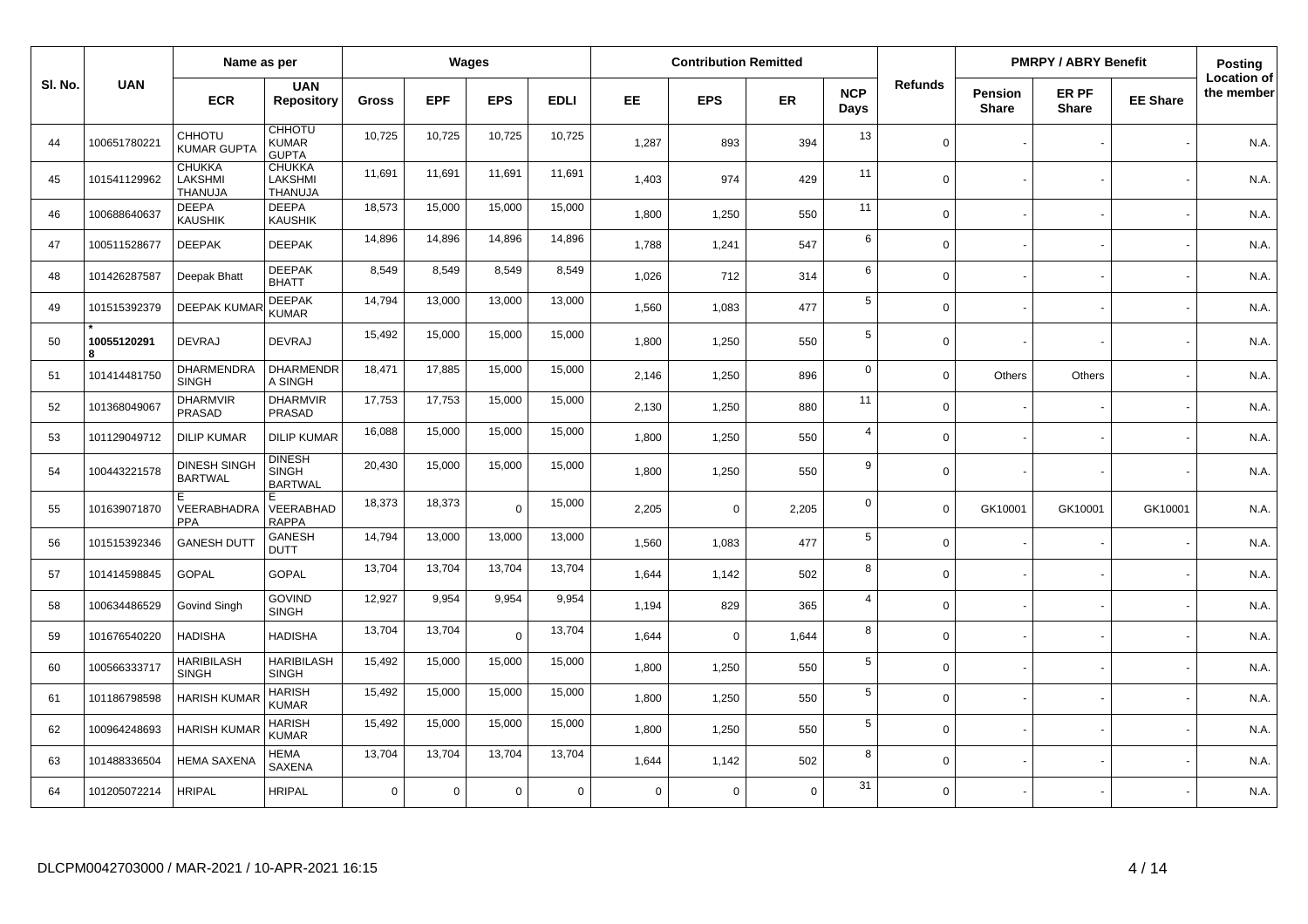|         |              | Name as per                        |                                       |              |            | Wages          |             |          | <b>Contribution Remitted</b> |             |                    |                |                         | <b>PMRPY / ABRY Benefit</b> |                 | <b>Posting</b>                   |
|---------|--------------|------------------------------------|---------------------------------------|--------------|------------|----------------|-------------|----------|------------------------------|-------------|--------------------|----------------|-------------------------|-----------------------------|-----------------|----------------------------------|
| SI. No. | <b>UAN</b>   | <b>ECR</b>                         | <b>UAN</b><br><b>Repository</b>       | <b>Gross</b> | <b>EPF</b> | <b>EPS</b>     | <b>EDLI</b> | EE       | <b>EPS</b>                   | <b>ER</b>   | <b>NCP</b><br>Days | <b>Refunds</b> | Pension<br><b>Share</b> | ER PF<br><b>Share</b>       | <b>EE Share</b> | <b>Location of</b><br>the member |
| 65      | 101186780620 | <b>IMRAN KHAN</b>                  | IMRAN KHAN                            | 15,492       | 15,000     | 15,000         | 15,000      | 1,800    | 1,250                        | 550         | 5                  | $\Omega$       |                         |                             |                 | N.A.                             |
| 66      | 101515392305 | <b>IRFAN</b>                       | <b>IRFAN</b>                          | 13,656       | 12,000     | 12,000         | 12,000      | 1,440    | 1,000                        | 440         | $\overline{7}$     | $\Omega$       |                         |                             |                 | N.A.                             |
| 67      | 100511591545 | JAGJEEVAN                          | JAGJEEVAN                             | 11,917       | 11,917     | 11,917         | 11,917      | 1,430    | 993                          | 437         | 11                 | $\Omega$       |                         |                             |                 | N.A.                             |
| 68      | 101452109726 | <b>JAI BHAGWAN</b><br><b>SINGH</b> | JAI<br><b>BHAGWAN</b><br><b>SINGH</b> | 14,300       | 14,300     | 14,300         | 14,300      | 1,716    | 1,191                        | 525         | $\overline{7}$     | $\Omega$       |                         |                             |                 | N.A.                             |
| 69      | 101515392367 | JASWANT<br><b>SINGH</b>            | <b>JASWANT</b><br><b>SINGH</b>        | 14,794       | 13,000     | 13,000         | 13,000      | 1.560    | 1,083                        | 477         | 5                  | $\Omega$       |                         |                             |                 | N.A.                             |
| 70      | 101511772305 | JAVED MOHD                         | <b>JAVED MOHD</b>                     | 19,921       | 19,921     | 15,000         | 15,000      | 2,391    | 1,250                        | 1,141       | $\mathbf 0$        | $\Omega$       |                         |                             |                 | N.A.                             |
| 71      | 101511772346 | <b>JOGINDER LAL</b>                | JOGINDER<br>LAL                       | 19,921       | 19,921     | 15,000         | 15,000      | 2,391    | 1,250                        | 1,141       | $\mathsf 0$        | $\mathbf 0$    |                         |                             |                 | N.A.                             |
| 72      | 101414468451 | KAILASH DEVI                       | KAILASH<br><b>DEVI</b>                | 16,088       | 15,000     | 15,000         | 15,000      | 1,800    | 1,250                        | 550         | $\overline{4}$     | $\mathbf 0$    |                         |                             |                 | N.A.                             |
| 73      | 101600713058 | <b>KANCHAN</b>                     | KANCHAN                               | 15,492       | 15,000     | 15,000         | 15,000      | 1,800    | 1,250                        | 550         | $\sqrt{5}$         | $\mathbf 0$    |                         |                             |                 | N.A.                             |
| 74      | 101488336440 | KANDHI LAL                         | KANDHI LAL                            | $\mathbf 0$  | 0          | $\overline{0}$ | $\mathbf 0$ | $\Omega$ | 0                            | $\mathbf 0$ | 31                 | $\mathbf 0$    |                         |                             |                 | N.A.                             |
| 75      | 101228120643 | <b>KAPIL</b>                       | KAPIL                                 | 14,896       | 14,896     | 14,896         | 14,896      | 1,788    | 1,241                        | 547         | 6                  | $\Omega$       |                         |                             |                 | N.A.                             |
| 76      | 100758416227 | <b>KARTIK</b>                      | KARTIK                                | 14,896       | 14,896     | 14,896         | 14,896      | 1,788    | 1,241                        | 547         | 6                  | $\Omega$       |                         |                             |                 | N.A.                             |
| 77      | 101593919605 | <b>KIRAN LATA</b>                  | <b>KIRAN LATA</b>                     | 20,430       | 15,000     | 15,000         | 15,000      | 1,800    | 1,250                        | 550         | 9                  | $\Omega$       |                         |                             |                 | N.A.                             |
| 78      | 101497092840 | <b>KOMAL KUMAR</b>                 | KOMAL<br><b>KUMARI</b>                | 15,492       | 15,000     | 15,000         | 15,000      | 1,800    | 1,250                        | 550         | 5                  | $\Omega$       |                         |                             |                 | N.A.                             |
| 79      | 101600713062 | <b>KRANTI</b>                      | <b>KRANTI</b>                         | 15,492       | 15,000     | 15,000         | 15,000      | 1,800    | 1,250                        | 550         | $5\phantom{.0}$    | $\Omega$       |                         |                             |                 | N.A.                             |
| 80      | 101272833502 | <b>KULDEEP</b><br><b>KUMAR</b>     | <b>KULDEEP</b><br><b>KUMAR</b>        | 16,088       | 15,000     | 15,000         | 15,000      | 1,800    | 1,250                        | 550         | $\overline{4}$     | $\Omega$       | GK10001                 | GK10001                     | GK10001         | N.A.                             |
| 81      | 101667604399 | Kushant yadav                      | <b>KUSHANT</b><br>YADAV               | 14,304       | 13,846     | 13,846         | 13,846      | 1,662    | 1,153                        | 509         | $\overline{7}$     | $\mathbf 0$    | ABRY                    | <b>ABRY</b>                 | ABRY            | N.A.                             |
| 82      | 101538335078 | LAXMI                              | LAXMI                                 | 11,917       | 11,917     | 11,917         | 11,917      | 1,430    | 993                          | 437         | 11                 | $\mathbf 0$    |                         |                             |                 | N.A.                             |
| 83      | 101419412127 | LOKENDRA<br><b>KUMAR</b>           | <b>LOKENDRA</b><br><b>KUMAR</b>       | 16,088       | 15,000     | 15,000         | 15,000      | 1,800    | 1,250                        | 550         | $\overline{4}$     | $\mathbf 0$    |                         |                             |                 | N.A.                             |
| 84      | 101511772351 | <b>MADAN SINGH</b>                 | <b>MADAN</b><br><b>SINGH</b>          | 19,921       | 19,921     | 15,000         | 15,000      | 2,391    | 1,250                        | 1,141       | $\mathbf 0$        | $\mathbf 0$    |                         |                             |                 | N.A.                             |
| 85      | 100551203135 | <b>MAMTA</b>                       | <b>MAMTA</b>                          | 16,088       | 15,000     | 15,000         | 15,000      | 1,800    | 1,250                        | 550         | $\overline{4}$     | $\Omega$       |                         |                             |                 | N.A.                             |
| 86      | 101226699638 | <b>MANISH KUMAR</b>                | MANISH<br>KUMAR                       | 15,492       | 15,000     | 15,000         | 15,000      | 1,800    | 1,250                        | 550         | 5                  | $\Omega$       |                         |                             |                 | N.A.                             |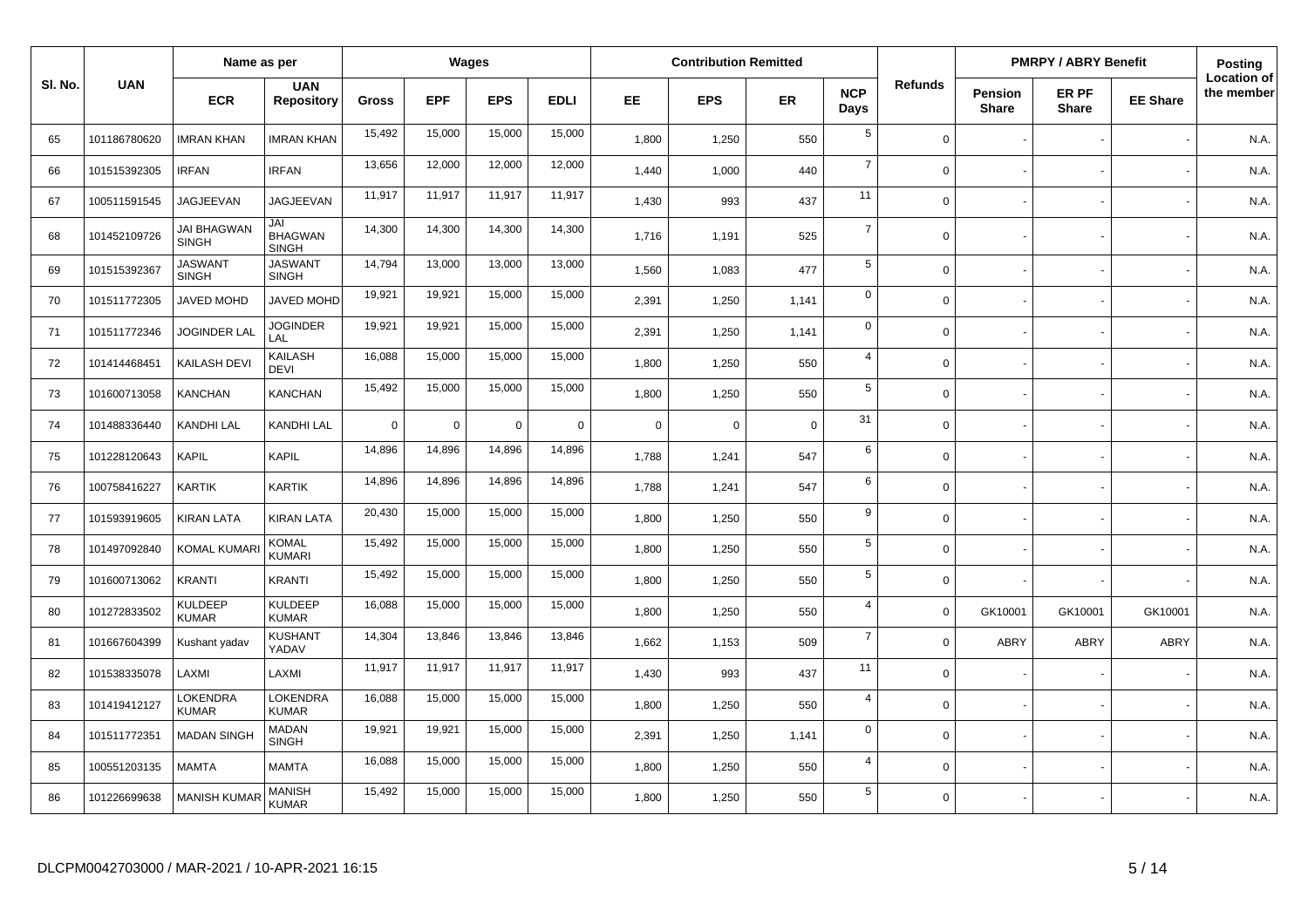|         |                  | Name as per                                    |                                                |              |            | <b>Wages</b> |             |           | <b>Contribution Remitted</b> |           |                    |                |                          | <b>PMRPY / ABRY Benefit</b>  |                 | Posting                          |
|---------|------------------|------------------------------------------------|------------------------------------------------|--------------|------------|--------------|-------------|-----------|------------------------------|-----------|--------------------|----------------|--------------------------|------------------------------|-----------------|----------------------------------|
| SI. No. | <b>UAN</b>       | <b>ECR</b>                                     | <b>UAN</b><br><b>Repository</b>                | <b>Gross</b> | <b>EPF</b> | <b>EPS</b>   | <b>EDLI</b> | <b>EE</b> | <b>EPS</b>                   | <b>ER</b> | <b>NCP</b><br>Days | <b>Refunds</b> | Pension<br><b>Share</b>  | <b>ER PF</b><br><b>Share</b> | <b>EE Share</b> | <b>Location of</b><br>the member |
| 87      | 101571276231     | <b>MANISH KUMA</b>                             | <b>MANISH</b><br><b>KUMAR</b>                  | 13,704       | 13,704     | 13,704       | 13,704      | 1,644     | 1,142                        | 502       | 8                  | $\Omega$       |                          |                              |                 | N.A.                             |
| 88      | 100442977259     | MANISHA<br><b>KUMARI</b>                       | <b>MANISHA</b><br><b>KUMARI</b>                | 20,430       | 15,000     | 15,000       | 15,000      | 1.800     | 1,250                        | 550       | 9                  | $\Omega$       |                          |                              |                 | N.A.                             |
| 89      | 101433399944     | MANMOHAN<br><b>SINGH</b>                       | <b>MANMOHAN</b><br><b>SINGH</b>                | 15,492       | 15,000     | 15,000       | 15,000      | 1,800     | 1,250                        | 550       | 5                  | $\Omega$       |                          |                              |                 | N.A.                             |
| 90      | 101176538245     | <b>MANOJ KUMAF</b>                             | <b>MANOJ</b><br><b>KUMAR</b>                   | 15,492       | 15,000     | 15,000       | 15,000      | 1,800     | 1,250                        | 550       | $\sqrt{5}$         | $\Omega$       |                          |                              |                 | N.A.                             |
| 91      | 101299433085     | <b>MANOJ KUMAR</b><br>PRAJAPATI                | <b>MANOJ</b><br>KUMAR<br>PRAJAPATI             | 14,300       | 14,300     | 14,300       | 14,300      | 1,716     | 1,191                        | 525       | $\overline{7}$     | $\Omega$       |                          |                              |                 | N.A.                             |
| 92      | 101339760449     | <b>MANOJ KUMAR</b><br>SAH                      | <b>MANOJ</b><br><b>KUMAR SAH</b>               | 15,492       | 15,000     | 15,000       | 15,000      | 1,800     | 1,250                        | 550       | 5                  | $\Omega$       |                          |                              |                 | N.A.                             |
| 93      | 101497092864     | <b>MANOJ</b><br>PASWAN                         | <b>MANOJ</b><br><b>PASWAN</b>                  | 14,896       | 14,896     | 14,896       | 14,896      | 1,788     | 1,241                        | 547       | 6                  | $\Omega$       |                          |                              |                 | N.A.                             |
| 94      | 100551203616     | <b>MANTUN</b>                                  | <b>MANTU SAH</b>                               | 12,513       | 12,513     | 12,513       | 12,513      | 1,502     | 1,042                        | 460       | 10                 | $\Omega$       |                          |                              |                 | N.A.                             |
| 95      | 101676538113     | Mathura<br>Prasad                              | <b>MATHURA</b><br><b>PRASAD</b>                | 3,830        | 2,949      | 2,949        | 2,949       | 354       | 246                          | 108       | 23                 | $\Omega$       | ABRY                     | <b>ABRY</b>                  | ABRY            | N.A.                             |
| 96      | 100732911407     | <b>MD RIZWAN</b><br>ALAM                       | <b>MD RIZWAN</b><br><b>ALAM</b>                | 15,492       | 15,000     | 15,000       | 15,000      | 1,800     | 1,250                        | 550       | $\sqrt{5}$         | $\Omega$       |                          |                              |                 | N.A.                             |
| 97      | 100876013439     | <b>MOHD KURBA</b>                              | <b>MOHD</b><br><b>KURBAN</b>                   | 15,492       | 15,000     | 15,000       | 15,000      | 1.800     | 1,250                        | 550       | 5                  | $\Omega$       | $\overline{\phantom{a}}$ |                              |                 | N.A.                             |
| 98      | 101454635198     | <b>MOHIT KUMAR</b><br><b>GUPTA</b>             | <b>MOHIT</b><br><b>KUMAR</b><br><b>GUPTA</b>   | 14,300       | 14,300     | 14,300       | 14,300      | 1.716     | 1,191                        | 525       | $\overline{7}$     | $\Omega$       |                          |                              |                 | N.A.                             |
| 99      | 101068695846     | <b>MOHIT SHARMA</b>                            | <b>MOHIT</b><br><b>SHARMA</b>                  | 14,300       | 14,300     | 14,300       | 14,300      | 1,716     | 1,191                        | 525       | $\overline{7}$     | $\Omega$       |                          |                              |                 | N.A.                             |
| 100     | 101167949217     | MUINUDDEEN                                     | <b>MUINUDDEE</b><br>N                          | 15,492       | 15,000     | 15,000       | 15,000      | 1.800     | 1,250                        | 550       | 5                  | $\Omega$       |                          |                              |                 | N.A                              |
| 101     | 101528815510     | MUKESH<br><b>KUMAR</b>                         | <b>MUKESH</b><br><b>KUMAR</b>                  | 16,088       | 15,000     | 15,000       | 15,000      | 1,800     | 1,250                        | 550       | $\overline{4}$     | $\Omega$       |                          |                              |                 | N.A.                             |
| 102     | 101087749287     | <b>MUKESH</b><br><b>KUMAR GUPTA</b>            | <b>MUKESH</b><br><b>KUMAR</b><br><b>GUPTA</b>  | 15,492       | 15,000     | 15,000       | 15,000      | 1,800     | 1,250                        | 550       | 5                  | $\Omega$       |                          |                              |                 | N.A.                             |
| 103     | 100474262799     | <b>MUKESH</b><br><b>KUMAR</b><br><b>PODDAR</b> | <b>MUKESH</b><br><b>KUMAR</b><br><b>PODDAR</b> | 15,492       | 15,000     | 15,000       | 15,000      | 1,800     | 1,250                        | 550       | 5                  | $\Omega$       |                          |                              |                 | N.A.                             |
| 104     | 10078873461<br>5 | <b>MUNIA DEVI</b>                              | <b>MUNIA DEVI</b>                              | 19,371       | 18,860     | 15,000       | 15,000      | 2,263     | 1,250                        | 1,013     | $\overline{4}$     | $\Omega$       |                          |                              |                 | N.A.                             |
| 105     | 101064946242     | <b>MUNNI DEVI</b>                              | <b>MUNNI DEVI</b>                              | 14,300       | 14,300     | 14,300       | 14,300      | 1,716     | 1,191                        | 525       | $\overline{7}$     | $\Omega$       |                          |                              |                 | N.A.                             |
| 106     | 101114907546     | <b>MURTAZA</b><br>ANSARI                       | <b>MURTAZA</b><br>ANSARI                       | 14,300       | 14,300     | 14,300       | 14,300      | 1,716     | 1,191                        | 525       | $\overline{7}$     | $\Omega$       |                          |                              |                 | N.A.                             |
| 107     | 101511772322     | <b>NANAK CHAND</b>                             | <b>NANAK</b><br>CHAND                          | 19,921       | 19,921     | $\Omega$     | 15,000      | 2,391     | $\mathbf 0$                  | 2,391     | $\mathbf 0$        | $\Omega$       |                          |                              |                 | N.A.                             |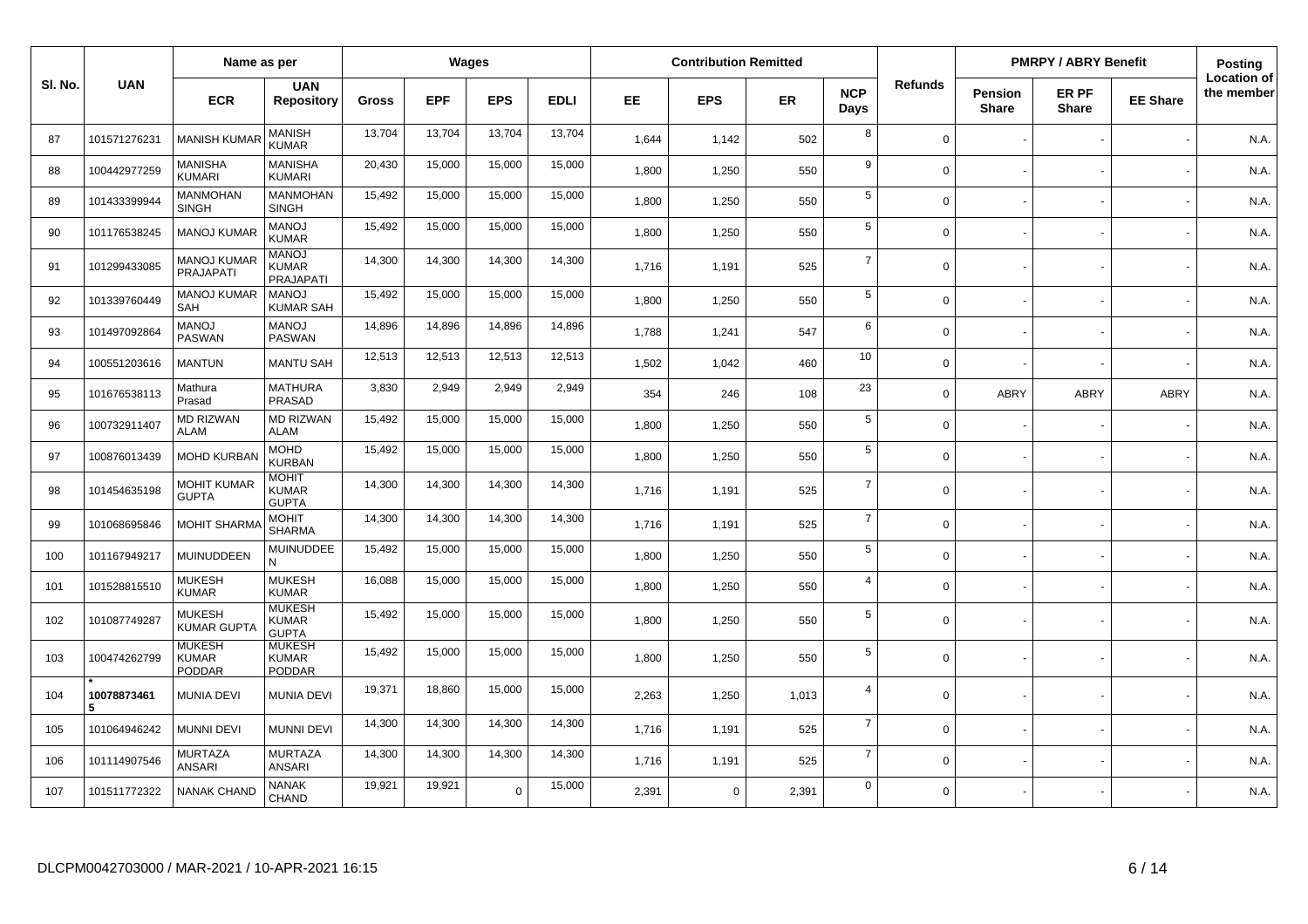|         |                         | Name as per                    |                                               |              |             | Wages          |             |          | <b>Contribution Remitted</b> |             |                    |                |                         | <b>PMRPY / ABRY Benefit</b> |                 | Posting                          |
|---------|-------------------------|--------------------------------|-----------------------------------------------|--------------|-------------|----------------|-------------|----------|------------------------------|-------------|--------------------|----------------|-------------------------|-----------------------------|-----------------|----------------------------------|
| SI. No. | <b>UAN</b>              | <b>ECR</b>                     | <b>UAN</b><br><b>Repository</b>               | <b>Gross</b> | <b>EPF</b>  | <b>EPS</b>     | <b>EDLI</b> | EE       | <b>EPS</b>                   | <b>ER</b>   | <b>NCP</b><br>Days | <b>Refunds</b> | Pension<br><b>Share</b> | ER PF<br><b>Share</b>       | <b>EE Share</b> | <b>Location of</b><br>the member |
| 108     | 100733416297            | Nandita Bisht                  | <b>NANDITA</b><br><b>BISHT</b>                | 13,109       | 13,109      | 13,109         | 13,109      | 1,573    | 1,092                        | 481         | 9                  | $\Omega$       |                         |                             |                 | N.A.                             |
| 109     | 101165916442            | Narayan Patra                  | NARAYAN<br><b>PATRA</b>                       | 18,648       | 18,648      | 15,000         | 15,000      | 2,238    | 1,250                        | 988         | $\overline{7}$     | $\Omega$       |                         |                             |                 | N.A.                             |
| 110     | 100516642553            | NARENDER<br><b>SINGH</b>       | NARENDER<br><b>SINGH</b>                      | 14,598       | 14,598      | 14,598         | 14,598      | 1,752    | 1,216                        | 536         | $\overline{7}$     | $\Omega$       |                         |                             |                 | N.A.                             |
| 111     | 100724234709            | <b>NEELAM DEVI</b>             | <b>NEELAM</b><br><b>DEVI</b>                  | 14,300       | 14,300      | 14,300         | 14,300      | 1,716    | 1,191                        | 525         | $\overline{7}$     | $\Omega$       |                         |                             |                 | N.A.                             |
| 112     | 101191969194            | NEELKAMAL                      | NEELKAMAL                                     | 18,471       | 17,885      | 15,000         | 15,000      | 2.146    | 1,250                        | 896         | $\mathbf 0$        | $\Omega$       |                         |                             |                 | N.A.                             |
| 113     | 101439260480            | NEERAJ                         | NEERAJ                                        | 2,979        | 2,979       | 2,979          | 2,979       | 357      | 248                          | 109         | 26                 | $\mathbf 0$    |                         |                             |                 | N.A.                             |
| 114     | 101446308748            | <b>NEERAJ KUMAR</b>            | NEERAJ<br><b>KUMAR</b>                        | 16,088       | 15,000      | 15,000         | 15,000      | 1,800    | 1,250                        | 550         | $\overline{4}$     | $\Omega$       |                         |                             |                 | N.A.                             |
| 115     | 101676540190            | <b>NEHA RANI</b>               | <b>NEHA RANI</b>                              | 8,342        | 8,342       | $\overline{0}$ | 8,342       | 1,001    | $\mathbf 0$                  | 1,001       | 17                 | $\mathbf 0$    |                         |                             |                 | N.A.                             |
| 116     | 101458714825            | NIPU DEVI                      | NIPU DEVI                                     | 15,492       | 15,000      | 15,000         | 15,000      | 1,800    | 1,250                        | 550         | 5                  | $\Omega$       |                         |                             |                 | N.A.                             |
| 117     | 101655390828            | <b>NIRAJ KUMAR</b>             | NIRAJ KUMAR                                   | 17,753       | 17,753      | $\overline{0}$ | 15,000      | 2,130    | $\mathbf 0$                  | 2,130       | 11                 | $\mathbf 0$    |                         |                             |                 | N.A.                             |
| 118     | 101267495870            | NIRANJAN<br><b>KUMAR</b>       | NIRANJAN<br><b>KUMAR</b>                      | 17,753       | 17,753      | 15,000         | 15,000      | 2,130    | 1,250                        | 880         | 11                 | $\Omega$       |                         |                             |                 | N.A.                             |
| 119     | 101567093233            | Omkar Bind                     | <b>OMKAR BIND</b>                             | 18,382       | 15,000      | 15,000         | 15,000      | 1,800    | 1,250                        | 550         | $\overline{4}$     | $\Omega$       |                         |                             |                 | N.A.                             |
| 120     | 101114907648            | <b>ONKAR KUMAR</b><br>PASWAN   | <b>ONKAR</b><br><b>KUMAR</b><br><b>PASWAN</b> | 14,896       | 14,896      | 14,896         | 14,896      | 1,788    | 1,241                        | 547         | 6                  | $\Omega$       |                         |                             |                 | N.A.                             |
| 121     | 101614020416            | Parminder kaur                 | PARMINDER<br>KAUR                             | 18,065       | 18,065      | 15,000         | 15,000      | 2,168    | 1,250                        | 918         | $\overline{1}$     | $\Omega$       |                         |                             |                 | N.A.                             |
| 122     | 101107180683            | <b>PAVNESH</b><br><b>KUMAR</b> | <b>PAVNESH</b><br><b>KUMAR</b>                | 15,492       | 15,000      | 15,000         | 15,000      | 1,800    | 1,250                        | 550         | 5                  | $\Omega$       |                         |                             |                 | N.A.                             |
| 123     | 10055120296<br>$\bf{0}$ | PAWAN II                       | PAWAN                                         | 15,492       | 15,000      | 15,000         | 15,000      | 1,800    | 1,250                        | 550         | 5                  | $\mathbf 0$    |                         |                             |                 | N.A.                             |
| 124     | 101471375530            | PINTU GAUTAN                   | <b>PINTU</b><br><b>GAUTAM</b>                 | 15,492       | 15,000      | 15,000         | 15,000      | 1,800    | 1,250                        | 550         | $5\phantom{.0}$    | $\Omega$       | GK10001                 | GK10001                     | GK10001         | N.A.                             |
| 125     | 101217651935            | POOJA KUMAR                    | <b>POOJA</b><br><b>KUMARI</b>                 | $\mathbf 0$  | $\mathbf 0$ | $\overline{0}$ | $\Omega$    | $\Omega$ | $\mathbf 0$                  | $\mathbf 0$ | 31                 | $\Omega$       |                         |                             |                 | N.A.                             |
| 126     | 101655390844            | Poonam                         | <b>POONAM</b>                                 | 18,065       | 18,065      | $\Omega$       | 15,000      | 2,168    | $\mathbf 0$                  | 2,168       | $\overline{1}$     | $\Omega$       |                         |                             |                 | N.A.                             |
| 127     | 101419412136            | PRABHA DEVI                    | <b>PRABHA</b><br><b>DEVI</b>                  | 14,896       | 14,896      | 14,896         | 14,896      | 1,788    | 1,241                        | 547         | 6                  | $\Omega$       | <b>PMRPY</b>            | <b>PMRPY</b>                |                 | N.A.                             |
| 128     | 101068695730            | PRADEEP                        | PRADEEP                                       | 14,896       | 14,896      | 14,896         | 14,896      | 1,788    | 1,241                        | 547         | 6                  | $\Omega$       |                         |                             |                 | N.A.                             |
| 129     | 101145148302            | PRADEEP<br><b>KUMAR</b>        | PRADEEP<br><b>KUMAR</b>                       | 20,259       | 19,615      | 15,000         | 15,000      | 2,354    | 1,250                        | 1,104       | $\mathbf 0$        | $\Omega$       |                         |                             |                 | N.A.                             |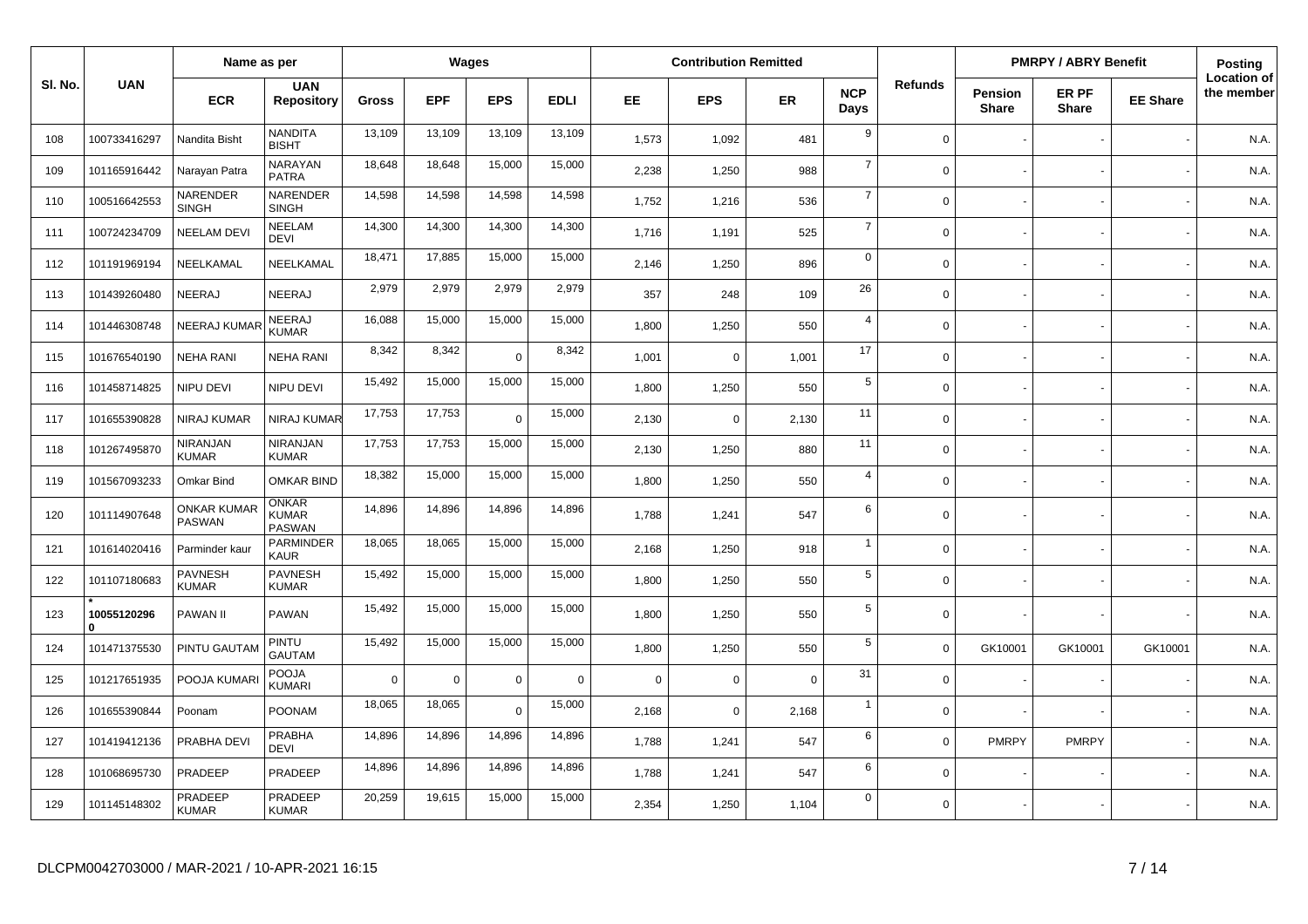|         |              | Name as per                   |                                                |              |            | Wages      |             |       | <b>Contribution Remitted</b> |       |                    |                |                                | <b>PMRPY / ABRY Benefit</b> |                 | Posting                          |
|---------|--------------|-------------------------------|------------------------------------------------|--------------|------------|------------|-------------|-------|------------------------------|-------|--------------------|----------------|--------------------------------|-----------------------------|-----------------|----------------------------------|
| SI. No. | <b>UAN</b>   | <b>ECR</b>                    | <b>UAN</b><br><b>Repository</b>                | <b>Gross</b> | <b>EPF</b> | <b>EPS</b> | <b>EDLI</b> | EE.   | <b>EPS</b>                   | ER    | <b>NCP</b><br>Days | <b>Refunds</b> | <b>Pension</b><br><b>Share</b> | ER PF<br><b>Share</b>       | <b>EE Share</b> | <b>Location of</b><br>the member |
| 130     | 100512304105 | PRADEEP<br><b>KUMAR SINGH</b> | PRADEEP<br>KUMAR<br><b>SINGH</b>               | 17,351       | 15,000     | 15,000     | 15,000      | 1,800 | 1,250                        | 550   | $\overline{7}$     | $\Omega$       |                                |                             |                 | N.A.                             |
| 131     | 101165916435 | Pramod kumar<br>Mallik        | <b>PRAMOD</b><br><b>KUMAR</b><br><b>MALLIK</b> | 18,648       | 18,648     | 15,000     | 15,000      | 2,238 | 1,250                        | 988   | $\overline{7}$     | $\mathbf 0$    |                                |                             |                 | N.A.                             |
| 132     | 101503802647 | <b>PRAYAS KUMA</b>            | <b>PRAYAS</b><br><b>KUMAR</b>                  | 12,513       | 12,513     | 12,513     | 12,513      | 1,502 | 1,042                        | 460   | 10                 | $\Omega$       |                                |                             |                 | N.A.                             |
| 133     | 101270907692 | PREMNARAYA                    | PREMNARAY<br>AN                                | 16,088       | 15,000     | 15,000     | 15,000      | 1,800 | 1,250                        | 550   | $\overline{4}$     | $\Omega$       | GK10001                        | GK10001                     | GK10001         | N.A.                             |
| 134     | 101515392282 | PUSHPA DEVI                   | PUSHPA DEVI                                    | 4,552        | 4,000      | 4,000      | 4,000       | 480   | 333                          | 147   | 23                 | $\mathbf 0$    |                                |                             |                 | N.A.                             |
| 135     | 100927548329 | PUSHPA DEVI                   | PUSHPA DEV                                     | 13,109       | 13,109     | 13,109     | 13,109      | 1,573 | 1,092                        | 481   | 9                  | $\mathbf 0$    |                                |                             |                 | N.A.                             |
| 136     | 101173939530 | <b>RABBANI</b>                | RABBANI                                        | 16,088       | 15,000     | 15,000     | 15,000      | 1,800 | 1,250                        | 550   | $\overline{4}$     | $\Omega$       |                                |                             |                 | N.A.                             |
| 137     | 101361915112 | RAGHUNANDA<br>N KUMAR         | RAGHUNAND<br>AN KUMAR                          | 8,342        | 8,342      | 8,342      | 8,342       | 1,001 | 695                          | 306   | 17                 | $\mathbf 0$    | <b>PMRPY</b>                   | <b>PMRPY</b>                |                 | N.A.                             |
| 138     | 101511772314 | RAGUBIR<br><b>SINGH</b>       | <b>RAGUBIR</b><br><b>SINGH</b>                 | 19,921       | 19,921     | 15,000     | 15,000      | 2,391 | 1,250                        | 1,141 | $\mathbf 0$        | $\Omega$       |                                |                             |                 | N.A.                             |
| 139     | 101617238277 | RAHUL KARAR                   | <b>RAHUL</b><br><b>KARARA</b>                  | 14,896       | 14,896     | 14,896     | 14,896      | 1,788 | 1,241                        | 547   | 6                  | $\mathbf 0$    |                                |                             |                 | N.A.                             |
| 140     | 101278724544 | RAHUL KUMAR                   | RAHUL<br><b>KUMAR</b>                          | 16,088       | 15,000     | 15,000     | 15,000      | 1,800 | 1,250                        | 550   | $\overline{4}$     | $\Omega$       |                                |                             |                 | N.A.                             |
| 141     | 100532996867 | RAJA RAM                      | RAJA RAM                                       | 14,896       | 14,896     | 14,896     | 14,896      | 1,788 | 1,241                        | 547   | 6                  | $\Omega$       |                                |                             |                 | N.A.                             |
| 142     | 101517468839 | RAJEEV KUMA                   | <b>RAJEEV</b><br><b>KUMAR</b>                  | 16,088       | 15,000     | 15,000     | 15,000      | 1,800 | 1,250                        | 550   | $\overline{4}$     | $\mathbf 0$    |                                |                             |                 | N.A.                             |
| 143     | 101145064590 | <b>RAJENDRA</b><br>KUMAR      | <b>RAJENDRA</b><br><b>KUMAR</b>                | 18,471       | 17,885     | 15,000     | 15,000      | 2.146 | 1,250                        | 896   | $\mathbf 0$        | $\Omega$       |                                |                             |                 | N.A.                             |
| 144     | 101627439704 | <b>RAJESH MISHR</b>           | <b>RAJESH</b><br><b>MISHRA</b>                 | 17,069       | 15,000     | 15,000     | 15,000      | 1,800 | 1,250                        | 550   | $\sqrt{5}$         | $\Omega$       | GK10001                        | GK10001                     | GK10001         | N.A.                             |
| 145     | 101392483288 | <b>RAJIV</b>                  | RAJIV                                          | 17,069       | 15,000     | 15,000     | 15,000      | 1,800 | 1,250                        | 550   | 5                  | $\mathbf 0$    |                                |                             |                 | N.A.                             |
| 146     | 101578837369 | <b>RAJNI</b>                  | <b>RAJNI</b>                                   | 4,171        | 4,171      | 4,171      | 4,171       | 501   | 347                          | 154   | 24                 | $\Omega$       |                                |                             |                 | N.A.                             |
| 147     | 101138628905 | Rajnikant Rai                 | RAJNIKANT<br>RAI                               | 18,382       | 15,000     | 15,000     | 15,000      | 1,800 | 1,250                        | 550   | $\overline{4}$     | $\mathbf 0$    |                                |                             |                 | N.A.                             |
| 148     | 101551157371 | RAJU                          | RAJU                                           | 13,322       | 13,322     | 13,322     | 13,322      | 1.599 | 1,110                        | 489   | 9                  | $\Omega$       |                                |                             |                 | N.A.                             |
| 149     | 101322799699 | RAJU                          | RAJU                                           | 15,492       | 15,000     | 15,000     | 15,000      | 1,800 | 1,250                        | 550   | $\sqrt{5}$         | $\mathbf 0$    |                                |                             |                 | N.A.                             |
| 150     | 101305427487 | <b>RAJU KUMAR</b>             | RAJU KUMAR                                     | 13,704       | 13,704     | 13,704     | 13,704      | 1,644 | 1,142                        | 502   | 8                  | $\mathbf 0$    |                                |                             |                 | N.A.                             |
| 151     | 100566256947 | <b>RAJU KUMAR</b>             | <b>RAJU KUMAR</b>                              | 14,300       | 14,300     | 14,300     | 14,300      | 1.716 | 1,191                        | 525   | $\overline{7}$     | $\Omega$       | <b>ABRY</b>                    | <b>ABRY</b>                 | <b>ABRY</b>     | N.A.                             |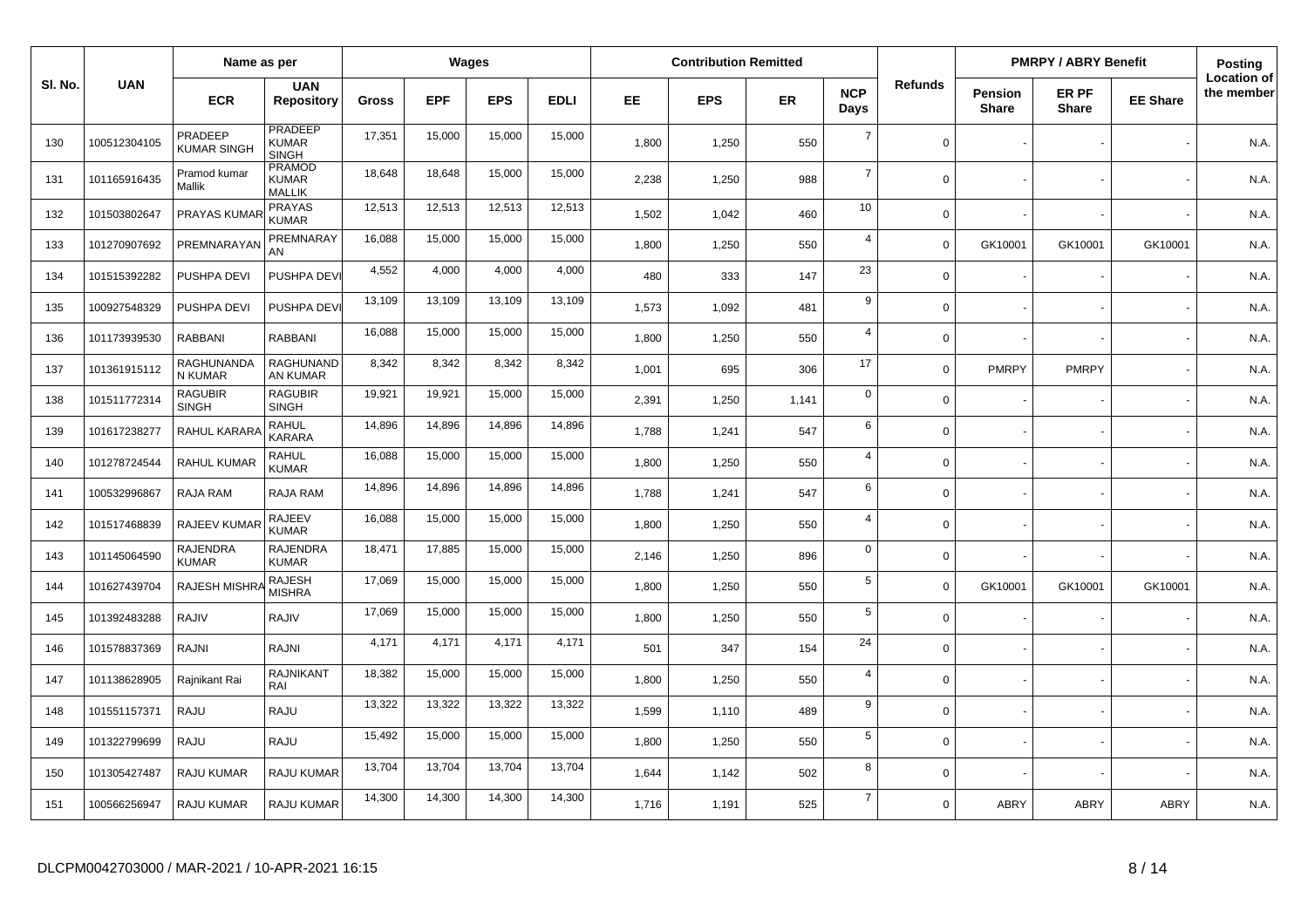|         |              | Name as per                                    |                                                |              |            | Wages          |             |             | <b>Contribution Remitted</b> |             |                    |             |                         | <b>PMRPY / ABRY Benefit</b> |                 | <b>Posting</b>                   |
|---------|--------------|------------------------------------------------|------------------------------------------------|--------------|------------|----------------|-------------|-------------|------------------------------|-------------|--------------------|-------------|-------------------------|-----------------------------|-----------------|----------------------------------|
| SI. No. | <b>UAN</b>   | <b>ECR</b>                                     | <b>UAN</b><br><b>Repository</b>                | <b>Gross</b> | <b>EPF</b> | <b>EPS</b>     | <b>EDLI</b> | EE          | <b>EPS</b>                   | ER          | <b>NCP</b><br>Days | Refunds     | Pension<br><b>Share</b> | ER PF<br><b>Share</b>       | <b>EE Share</b> | <b>Location of</b><br>the member |
| 152     | 101489383944 | RAJU SHARMA                                    | RAJU<br><b>SHARMA</b>                          | 15,492       | 15,000     | 15,000         | 15,000      | 1,800       | 1,250                        | 550         | 5                  | $\Omega$    |                         |                             |                 | N.A.                             |
| 153     | 101354309687 | <b>RAKESH</b><br><b>KUMAR</b>                  | <b>RAKESH</b><br><b>KUMAR</b>                  | 17,753       | 17,753     | 15,000         | 15,000      | 2,130       | 1,250                        | 880         | 11                 | $\Omega$    |                         |                             |                 | N.A.                             |
| 154     | 101129855508 | <b>RAKESH</b><br><b>KUMAR</b>                  | <b>RAKESH</b><br>KUMAR                         | 15,492       | 15,000     | 15,000         | 15,000      | 1,800       | 1,250                        | 550         | $\sqrt{5}$         | $\Omega$    |                         |                             |                 | N.A.                             |
| 155     | 101365562711 | <b>RAKESH</b><br><b>KUMAR JHA</b>              | <b>RAKESH</b><br><b>KUMAR JHA</b>              | 15,492       | 15,000     | 15,000         | 15,000      | 1,800       | 1,250                        | 550         | $5\phantom{.0}$    | $\Omega$    |                         |                             |                 | N.A.                             |
| 156     | 101386670379 | <b>RAKESH</b><br><b>KUMAR</b><br><b>NAMDEV</b> | <b>RAKESH</b><br><b>KUMAR</b><br><b>NAMDEV</b> | 15,492       | 15,000     | 15,000         | 15,000      | 1,800       | 1,250                        | 550         | 5                  | $\Omega$    | <b>Others</b>           | Others                      |                 | N.A.                             |
| 157     | 101467516237 | <b>RAKHI</b>                                   | RAKHI                                          | 14,896       | 14,896     | 14,896         | 14,896      | 1,788       | 1,241                        | 547         | 6                  | $\mathbf 0$ |                         |                             |                 | N.A.                             |
| 158     | 101488337581 | RAM AVADH                                      | RAM AVADH                                      | 15,492       | 15,000     | 15,000         | 15,000      | 1,800       | 1,250                        | 550         | $\sqrt{5}$         | $\mathbf 0$ |                         |                             |                 | N.A.                             |
| 159     | 101138628882 | Ram bharat<br><b>MALI</b>                      | RAM BHARAT<br><b>MALI</b>                      | 13,884       | 13,884     | 13,884         | 13,884      | 1,666       | 1,157                        | 509         | $\overline{4}$     | $\mathbf 0$ |                         |                             |                 | N.A.                             |
| 160     | 100551205697 | <b>RAM KUMAR</b>                               | <b>RAM KUMAR</b>                               | 16,088       | 15,000     | 15,000         | 15,000      | 1,800       | 1,250                        | 550         | $\overline{4}$     | $\mathbf 0$ |                         |                             |                 | N.A.                             |
| 161     | 101485166748 | <b>RAM KUMAR</b>                               | <b>RAM KUMAR</b>                               | 15,492       | 15,000     | 15,000         | 15,000      | 1,800       | 1,250                        | 550         | 5                  | $\mathbf 0$ |                         |                             |                 | N.A.                             |
| 162     | 101471580037 | RAM ROOP                                       | RAM ROOP                                       | $\mathbf 0$  | 0          | $\overline{0}$ | $\mathbf 0$ | $\mathbf 0$ | $\mathbf 0$                  | $\mathbf 0$ | 31                 | $\mathbf 0$ |                         |                             |                 | N.A.                             |
| 163     | 101645262658 | RAMACHANDRA                                    | <b>RAMACHAND</b><br><b>RA</b>                  | 18,373       | 18,373     | 15,000         | 15,000      | 2,205       | 1,250                        | 955         | $\mathbf 0$        | $\mathbf 0$ | GK10001                 | GK10001                     | GK10001         | N.A.                             |
| 164     | 100731334414 | <b>RAMAN SINGH</b>                             | <b>RAMAN</b><br><b>SINGH</b>                   | 20,430       | 15,000     | 15,000         | 15,000      | 1,800       | 1,250                        | 550         | 9                  | $\Omega$    |                         |                             |                 | N.A.                             |
| 165     | 101248938726 | <b>RAMBACHAN</b>                               | <b>RAMBACHAN</b>                               | 17,069       | 15,000     | 15,000         | 15,000      | 1,800       | 1,250                        | 550         | $5\phantom{.0}$    | $\mathbf 0$ |                         |                             |                 | N.A.                             |
| 166     | 100489873961 | <b>RANBIR CHAND</b>                            | <b>RANBIR</b><br>CHAND                         | 24,380       | 23,794     | 15,000         | 15,000      | 2,855       | 1,250                        | 1,605       | $\mathbf 0$        | $\mathbf 0$ |                         |                             |                 | N.A.                             |
| 167     | 101414468467 | <b>RANDHIR</b>                                 | <b>RANDHIR</b>                                 | 16,088       | 15,000     | 15,000         | 15,000      | 1,800       | 1,250                        | 550         | $\overline{4}$     | $\Omega$    |                         |                             |                 | N.A.                             |
| 168     | 101047105882 | <b>RANJIT KUMAR</b>                            | <b>RANJIT</b><br><b>KUMAR</b>                  | 15,492       | 15,000     | 15,000         | 15,000      | 1,800       | 1,250                        | 550         | 5                  | $\Omega$    |                         |                             |                 | N.A.                             |
| 169     | 101419412162 | RAVI KUMAR                                     | RAVI KUMAR                                     | 16,088       | 15,000     | 15,000         | 15,000      | 1,800       | 1,250                        | 550         | $\overline{4}$     | $\Omega$    |                         |                             |                 | N.A.                             |
| 170     | 100978444668 | <b>RAVI PAWAR</b>                              | RAVI PAWAR                                     | 17,069       | 15,000     | 15,000         | 15,000      | 1,800       | 1,250                        | 550         | 5                  | $\Omega$    |                         |                             |                 | N.A.                             |
| 171     | 100732250016 | <b>RAVINDRA</b>                                | RAVINDRA                                       | 15,492       | 15,000     | 15,000         | 15,000      | 1,800       | 1,250                        | 550         | $\sqrt{5}$         | $\mathbf 0$ |                         |                             |                 | N.A.                             |
| 172     | 100566255383 | RAVINDER                                       | <b>RAVINDRA</b><br><b>RAUT</b>                 | 15,492       | 15,000     | 15,000         | 15,000      | 1,800       | 1,250                        | 550         | 5                  | $\Omega$    |                         |                             |                 | N.A.                             |
| 173     | 101676540212 | <b>REENA DEVI</b>                              | REENA DEVI                                     | 12,513       | 12,513     | $\Omega$       | 12,513      | 1,502       | $\mathbf 0$                  | 1,502       | 10                 | $\Omega$    |                         |                             |                 | N.A.                             |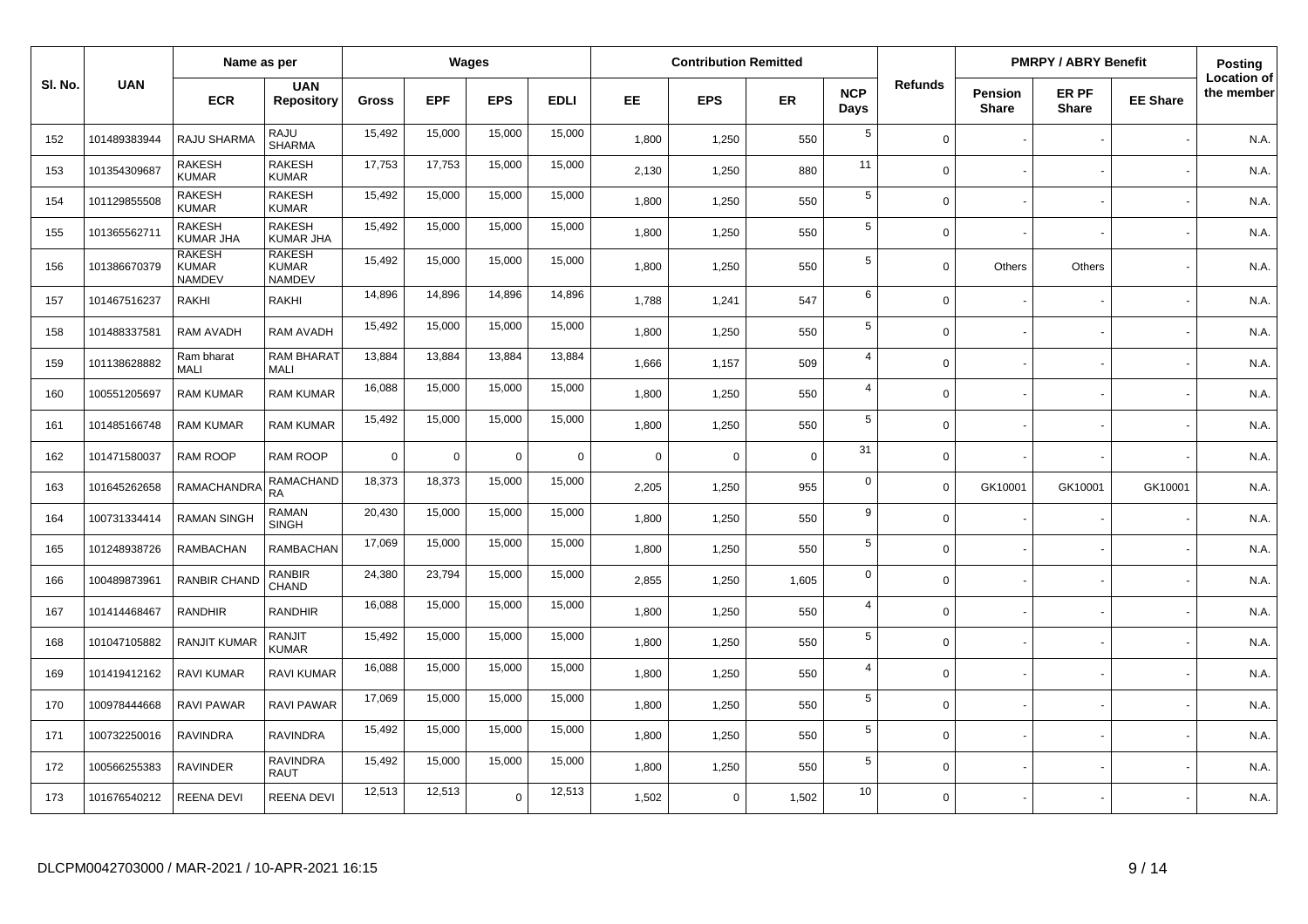|         |              | Name as per                       |                                                |              |            | Wages       |             |          | <b>Contribution Remitted</b> |             |                    |                |                                | <b>PMRPY / ABRY Benefit</b> |                 | <b>Posting</b>                   |
|---------|--------------|-----------------------------------|------------------------------------------------|--------------|------------|-------------|-------------|----------|------------------------------|-------------|--------------------|----------------|--------------------------------|-----------------------------|-----------------|----------------------------------|
| SI. No. | <b>UAN</b>   | <b>ECR</b>                        | <b>UAN</b><br><b>Repository</b>                | <b>Gross</b> | <b>EPF</b> | <b>EPS</b>  | <b>EDLI</b> | EE.      | <b>EPS</b>                   | <b>ER</b>   | <b>NCP</b><br>Days | <b>Refunds</b> | <b>Pension</b><br><b>Share</b> | ER PF<br><b>Share</b>       | <b>EE Share</b> | <b>Location of</b><br>the member |
| 174     | 101308101152 | REGU BHANU<br>CHANDER             | REGU<br><b>BHANU</b><br><b>CHANDER</b>         | 13,500       | 11,610     | 11,610      | 11,610      | 1,393    | 967                          | 426         | $\overline{4}$     | $\Omega$       |                                |                             |                 | N.A.                             |
| 175     | 101411801360 | <b>REKHA</b>                      | <b>REKHA</b>                                   | 14,300       | 14,300     | 14,300      | 14,300      | 1,716    | 1,191                        | 525         | $\overline{7}$     | $\Omega$       |                                |                             |                 | N.A.                             |
| 176     | 100732349073 | Rekha Kumari                      | <b>REKHA</b><br><b>KUMARI</b>                  | 5,958        | 5,958      | 5,958       | 5,958       | 715      | 496                          | 219         | 21                 | $\mathbf 0$    |                                |                             |                 | N.A.                             |
| 177     | 101299226232 | <b>RITU</b>                       | <b>RITU</b>                                    | 13,704       | 13,704     | 13,704      | 13,704      | 1,644    | 1,142                        | 502         | 8                  | $\Omega$       |                                |                             |                 | N.A.                             |
| 178     | 101129855520 | <b>ROHIT</b><br><b>BHADOURIYA</b> | <b>ROHIT</b><br><b>BHADOURIYA</b>              | 16,088       | 15,000     | 15,000      | 15,000      | 1,800    | 1,250                        | 550         | $\overline{4}$     | $\mathbf 0$    |                                |                             |                 | N.A.                             |
| 179     | 101284524979 | <b>ROHIT KUMAR</b>                | <b>ROHIT</b><br><b>KUMAR</b>                   | 15,492       | 15,000     | 15,000      | 15,000      | 1,800    | 1,250                        | 550         | 5                  | $\Omega$       |                                |                             |                 | N.A.                             |
| 180     | 101444482912 | <b>RUBY</b>                       | <b>RUBY</b>                                    | 17,069       | 15,000     | 15,000      | 15,000      | 1,800    | 1,250                        | 550         | $\sqrt{5}$         | $\mathbf 0$    |                                |                             |                 | N.A.                             |
| 181     | 101368264694 | <b>RUMA</b>                       | <b>RUMA</b>                                    | 14,300       | 14,300     | 14,300      | 14,300      | 1,716    | 1,191                        | 525         | $\overline{7}$     | $\mathbf 0$    | <b>PMRPY</b>                   | <b>PMRPY</b>                |                 | N.A.                             |
| 182     | 101419412094 | <b>SACHIN</b>                     | <b>SACHIN</b>                                  | 15,492       | 15,000     | 15,000      | 15,000      | 1,800    | 1,250                        | 550         | 5                  | $\Omega$       | <b>Others</b>                  | Others                      |                 | N.A.                             |
| 183     | 101597453626 | <b>SAHIL KUMAR</b>                | SAHIL<br><b>KUMAR</b>                          | 14,896       | 14,896     | 14,896      | 14,896      | 1.788    | 1,241                        | 547         | 6                  | $\Omega$       |                                |                             |                 | N.A.                             |
| 184     | 101165916426 | Sajan kumar<br>Behera             | <b>SAJAN</b><br><b>KUMAR</b><br><b>BEHERA</b>  | 18,648       | 18,648     | 15,000      | 15,000      | 2,238    | 1,250                        | 988         | $\overline{7}$     | $\mathbf 0$    |                                |                             |                 | N.A.                             |
| 185     | 100551204373 | SANDEEP<br><b>SINGH</b>           | SANDEEP<br><b>SINGH</b>                        | 18,797       | 15,000     | 15,000      | 15,000      | 1,800    | 1,250                        | 550         | 5                  | $\Omega$       |                                |                             |                 | N.A.                             |
| 186     | 101515392333 | <b>SANJAY KUMA</b>                | SANJAY<br><b>KUMAR</b>                         | 14,794       | 13,000     | 13,000      | 13,000      | 1,560    | 1,083                        | 477         | 5                  | $\mathbf 0$    |                                |                             |                 | N.A.                             |
| 187     | 101636138523 | <b>SANJAY YADA</b>                | SANJAY<br>YADAV                                | 14,896       | 14,896     | 14,896      | 14,896      | 1,788    | 1,241                        | 547         | 6                  | $\Omega$       | ABRY                           | <b>ABRY</b>                 | ABRY            | N.A.                             |
| 188     | 101233890822 | SANJEEV<br><b>KUMAR</b>           | SANJEEV<br><b>KUMAR</b>                        | $\mathbf 0$  | 0          | $\mathbf 0$ | $\mathbf 0$ | $\Omega$ | $\mathbf 0$                  | $\mathbf 0$ | 31                 | $\Omega$       |                                |                             |                 | N.A.                             |
| 189     | 101676539163 | SANJU                             | SANJU                                          | 15,492       | 15,000     | $\Omega$    | 15,000      | 1,800    | $\mathbf 0$                  | 1,800       | $\sqrt{5}$         | $\mathbf 0$    |                                |                             |                 | N.A.                             |
| 190     | 100551204974 | SANJU DEVI                        | SANJU DEVI                                     | 3,575        | 3,575      | 3,575       | 3,575       | 429      | 298                          | 131         | 25                 | $\Omega$       |                                |                             |                 | N.A.                             |
| 191     | 101515392071 | <b>SANTOSH</b>                    | <b>SANTOSH</b>                                 | 14,794       | 13,000     | 13,000      | 13,000      | 1,560    | 1,083                        | 477         | $\sqrt{5}$         | $\Omega$       |                                |                             |                 | N.A.                             |
| 192     | 100566256767 | <b>SANTOSH</b><br><b>KUMAR</b>    | <b>SANTOSH</b><br><b>KUMAR</b><br><b>VERMA</b> | 17,351       | 15,000     | 15,000      | 15,000      | 1,800    | 1,250                        | 550         | $\overline{7}$     | $\Omega$       |                                |                             |                 | N.A.                             |
| 193     | 101655390816 | <b>SANTOSH</b>                    | <b>SANTOSH</b><br><b>KUMARI</b>                | 16,088       | 15,000     | $\Omega$    | 15,000      | 1,800    | $\mathbf 0$                  | 1,800       | $\overline{4}$     | $\Omega$       |                                |                             |                 | N.A.                             |
| 194     | 101202820442 | SARITA DEVI                       | SARITA DEVI                                    | 16,088       | 15,000     | 15,000      | 15,000      | 1,800    | 1,250                        | 550         | $\overline{4}$     | $\Omega$       |                                |                             |                 | N.A.                             |
| 195     | 101676539171 | SARJEET<br><b>KUMAR</b>           | <b>SARJEET</b><br><b>KUMAR</b>                 | 1,192        | 1,192      | $\Omega$    | 1,192       | 143      | $\mathbf 0$                  | 143         | 29                 | $\Omega$       |                                |                             |                 | N.A.                             |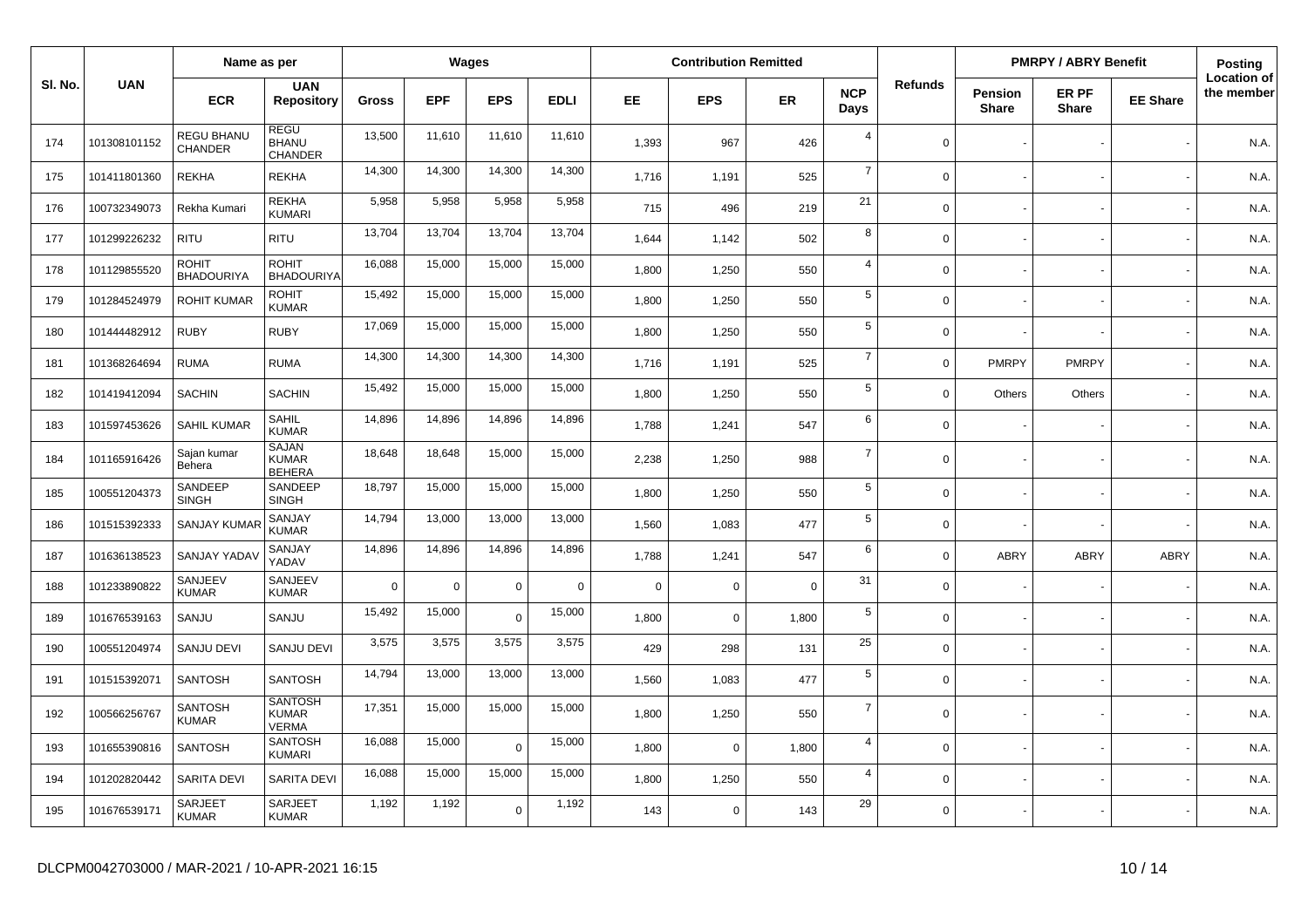|         |              | Name as per                                     |                                                 |              |            | Wages      |             |       | <b>Contribution Remitted</b> |           |                    |                |                                | <b>PMRPY / ABRY Benefit</b> |                 | Posting                          |
|---------|--------------|-------------------------------------------------|-------------------------------------------------|--------------|------------|------------|-------------|-------|------------------------------|-----------|--------------------|----------------|--------------------------------|-----------------------------|-----------------|----------------------------------|
| SI. No. | <b>UAN</b>   | <b>ECR</b>                                      | <b>UAN</b><br><b>Repository</b>                 | <b>Gross</b> | <b>EPF</b> | <b>EPS</b> | <b>EDLI</b> | EE.   | <b>EPS</b>                   | <b>ER</b> | <b>NCP</b><br>Days | <b>Refunds</b> | <b>Pension</b><br><b>Share</b> | ER PF<br><b>Share</b>       | <b>EE Share</b> | <b>Location of</b><br>the member |
| 196     | 100543117281 | <b>SARVENDRA</b><br><b>KUMAR</b>                | SARVENDRA<br><b>KUMAR</b>                       | 15,492       | 15,000     | 15,000     | 15,000      | 1,800 | 1,250                        | 550       | $5\phantom{.0}$    | $\overline{0}$ |                                |                             |                 | N.A.                             |
| 197     | 101129855549 | SARVESH<br><b>KUMAR</b>                         | SARVESH<br><b>KUMAR</b>                         | 16,088       | 15,000     | 15,000     | 15,000      | 1,800 | 1,250                        | 550       | $\overline{4}$     | $\mathbf 0$    |                                |                             |                 | N.A.                             |
| 198     | 100957444919 | <b>SAVITRI</b>                                  | <b>SAVITRI</b>                                  | 13,704       | 13,704     | 13,704     | 13,704      | 1,644 | 1,142                        | 502       | 8                  | $\mathbf 0$    |                                |                             |                 | N.A.                             |
| 199     | 100512360001 | <b>SHAILENDER</b><br><b>KUMAR</b>               | <b>SHAILENDER</b><br><b>KUMAR</b>               | 14,896       | 14,896     | 14,896     | 14,896      | 1,788 | 1,241                        | 547       | 6                  | $\mathbf 0$    |                                |                             |                 | N.A.                             |
| 200     | 101419412060 | <b>SHAMBHU</b><br><b>KUMAR</b><br><b>PASWAN</b> | <b>SHAMBHU</b><br><b>KUMAR</b><br><b>PASWAN</b> | 17,351       | 15,000     | 15,000     | 15,000      | 1,800 | 1,250                        | 550       | $\overline{7}$     | $\mathbf 0$    |                                |                             |                 | N.A.                             |
| 201     | 101497092872 | SHIVAM SINGH                                    | <b>SHIVAM</b><br><b>SINGH</b>                   | 15,492       | 15,000     | 15,000     | 15,000      | 1,800 | 1,250                        | 550       | 5                  | $\mathbf 0$    |                                |                             |                 | N.A.                             |
| 202     | 101485166753 | <b>SHIVENDER</b><br><b>KUMAR</b>                | <b>SHIVENDER</b><br><b>KUMAR</b>                | 10,725       | 10,725     | 10,725     | 10,725      | 1,287 | 893                          | 394       | 13                 | $\mathbf 0$    |                                |                             |                 | N.A.                             |
| 203     | 10091531697  | <b>SHRVAN</b><br><b>KUMAR</b><br>MANDAL         | <b>SHRVAN</b><br><b>KUMAR</b><br>MANDAL         | 6,554        | 6,554      | 6,554      | 6,554       | 786   | 546                          | 240       | 20                 | $\mathbf 0$    |                                |                             |                 | N.A.                             |
| 204     | 101636138510 | SHUBHAM<br><b>BERA</b>                          | <b>SHUBHAM</b><br><b>BERA</b>                   | 14,896       | 14,896     | 14,896     | 14,896      | 1,788 | 1,241                        | 547       | 6                  | $\mathbf 0$    | <b>ABRY</b>                    | ABRY                        | <b>ABRY</b>     | N.A.                             |
| 205     | 101511772333 | SOBA RAM                                        | <b>SOBA RAM</b>                                 | 19,921       | 19,921     | 15,000     | 15,000      | 2,391 | 1,250                        | 1,141     | $\mathbf 0$        | $\Omega$       |                                |                             |                 | N.A.                             |
| 206     | 101636471897 | SOHAN KUMAR<br>SARASWAT                         | <b>SOHAN</b><br><b>KUMAR</b>                    | 17,069       | 15,000     | 15,000     | 15,000      | 1.800 | 1,250                        | 550       | 5                  | $\mathbf 0$    | GK10001                        | GK10001                     | GK10001         | N.A.                             |
| 207     | 101588296566 | <b>SOHAN LAL</b>                                | <b>SOHAN LAL</b>                                | 19,921       | 19,921     | 15,000     | 15,000      | 2,391 | 1,250                        | 1,141     | $\mathbf 0$        | $\mathbf 0$    |                                |                             |                 | N.A.                             |
| 208     | 101596482370 | SOHAN SINGH                                     | <b>SOHAN</b><br><b>SINGH</b>                    | 9,104        | 8,000      | 8,000      | 8,000       | 960   | 666                          | 294       | 15                 | $\mathbf 0$    |                                |                             |                 | N.A.                             |
| 209     | 101627403093 | <b>SONIA</b>                                    | <b>SONIA</b>                                    | 15,492       | 15,000     | 15,000     | 15,000      | 1,800 | 1,250                        | 550       | 5                  | $\mathbf 0$    | GK10001                        | GK10001                     | GK10001         | N.A.                             |
| 210     | 101497730204 | <b>SONU KUMAR</b><br>PASVAN                     | SONU<br><b>KUMAR</b><br>PASVAN                  | 15,492       | 15,000     | 15,000     | 15,000      | 1,800 | 1,250                        | 550       | 5                  | $\mathbf 0$    |                                |                             |                 | N.A.                             |
| 211     | 100957444957 | <b>SONU KUMAR</b><br>SAH                        | SONU<br><b>KUMAR SAH</b>                        | 15,492       | 15,000     | 15,000     | 15,000      | 1,800 | 1,250                        | 550       | 5                  | $\mathbf 0$    | GK10001                        | GK10001                     | GK10001         | N.A.                             |
| 212     | 101515392322 | <b>SUBASH</b><br><b>CHANDER</b>                 | <b>SUBASH</b><br><b>CHANDER</b>                 | 14,794       | 13,000     | 13,000     | 13,000      | 1,560 | 1,083                        | 477       | 5                  | $\mathbf 0$    |                                |                             |                 | N.A.                             |
| 213     | 101644130830 | <b>SUBHASH</b>                                  | <b>SUBHASH</b>                                  | 15,492       | 15,000     | 15,000     | 15,000      | 1,800 | 1,250                        | 550       | 5                  | $\mathbf 0$    | GK10001                        | GK10001                     | GK10001         | N.A.                             |
| 214     | 101322799675 | <b>SUBHASH</b>                                  | <b>SUBHASH</b>                                  | 16,088       | 15,000     | 15,000     | 15,000      | 1,800 | 1,250                        | 550       | $\overline{4}$     | $\mathbf 0$    | GK10001                        | GK10001                     | GK10001         | N.A.                             |
| 215     | 101107180736 | <b>SUBHSH</b><br>CHANDRA                        | <b>SUBHASH</b><br><b>CHANDRA</b>                | 15,492       | 15,000     | 15,000     | 15,000      | 1,800 | 1,250                        | 550       | 5                  | $\mathbf 0$    |                                |                             |                 | N.A.                             |
| 216     | 101644130824 | <b>SUBHASH</b><br><b>KUMAR</b>                  | <b>SUBHASH</b><br><b>KUMAR</b>                  | 4,767        | 4,767      | 4,767      | 4,767       | 572   | 397                          | 175       | 23                 | $\mathbf 0$    | <b>ABRY</b>                    | ABRY                        | <b>ABRY</b>     | N.A.                             |
| 217     | 101485167168 | SUDHNSHU<br><b>KUMAR</b>                        | SUDHNSHU<br><b>KUMAR</b>                        | 14,300       | 14,300     | 14,300     | 14,300      | 1,716 | 1,191                        | 525       | $\overline{7}$     | $\mathbf 0$    |                                |                             |                 | N.A.                             |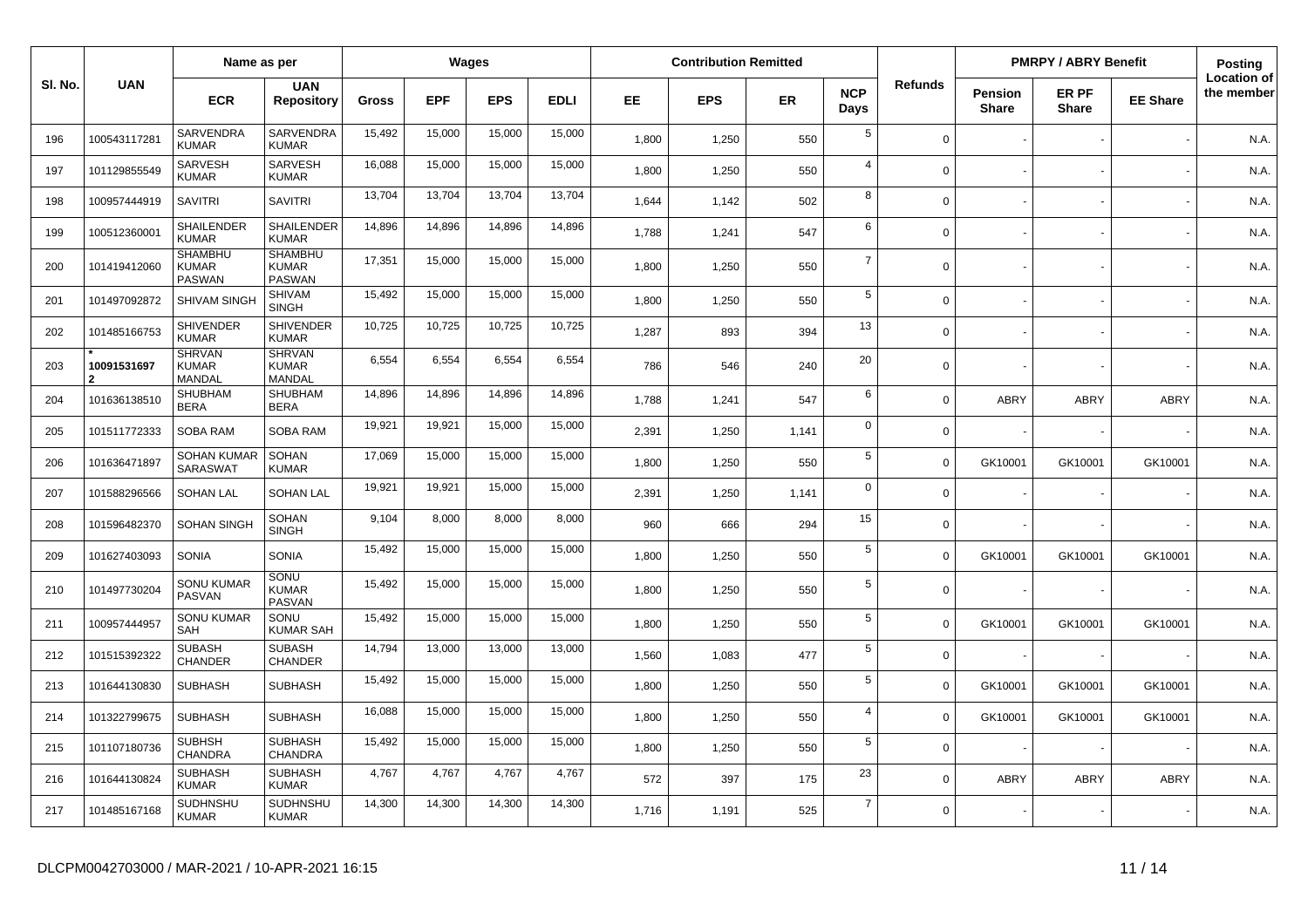|         |              | Name as per                                   |                                                         |        |            | Wages          |             |       | <b>Contribution Remitted</b> |       |                    |                |                         | <b>PMRPY / ABRY Benefit</b> |                 | Posting                          |
|---------|--------------|-----------------------------------------------|---------------------------------------------------------|--------|------------|----------------|-------------|-------|------------------------------|-------|--------------------|----------------|-------------------------|-----------------------------|-----------------|----------------------------------|
| SI. No. | <b>UAN</b>   | <b>ECR</b>                                    | <b>UAN</b><br><b>Repository</b>                         | Gross  | <b>EPF</b> | <b>EPS</b>     | <b>EDLI</b> | EE    | <b>EPS</b>                   | ER    | <b>NCP</b><br>Days | <b>Refunds</b> | Pension<br><b>Share</b> | ER PF<br><b>Share</b>       | <b>EE Share</b> | <b>Location of</b><br>the member |
| 218     | 101655390837 | Sukhraj Kaur                                  | <b>SUKHRAJ</b><br><b>KAUR</b>                           | 18,065 | 18,065     | $\overline{0}$ | 15,000      | 2,168 | $\Omega$                     | 2,168 | $\overline{1}$     | $\Omega$       |                         |                             |                 | N.A.                             |
| 219     | 101644130811 | <b>SUNAINA</b>                                | <b>SUNAINA</b>                                          | 7,746  | 7,746      | 7,746          | 7,746       | 930   | 645                          | 285   | 18                 | $\Omega$       | ABRY                    | <b>ABRY</b>                 | <b>ABRY</b>     | N.A.                             |
| 220     | 101617237465 | <b>SUNEEL</b>                                 | <b>SUNEEL</b>                                           | 16,088 | 15,000     | 15,000         | 15,000      | 1,800 | 1,250                        | 550   | $\overline{a}$     | $\Omega$       |                         |                             |                 | N.A.                             |
| 221     | 101291452645 | <b>SUNIL</b>                                  | <b>SUNIL</b>                                            | 1,788  | 1,788      | 1,788          | 1,788       | 215   | 149                          | 66    | 28                 | $\Omega$       |                         |                             |                 | N.A.                             |
| 222     | 101151378669 | <b>SUNIL KUMAR</b>                            | SUNIL<br><b>KUMAR</b>                                   | 15,492 | 15,000     | 15,000         | 15,000      | 1,800 | 1,250                        | 550   | $\overline{5}$     | $\mathbf 0$    |                         |                             |                 | N.A.                             |
| 223     | 100536969223 | <b>SUNIL KUMAR</b>                            | <b>SUNIL</b><br><b>KUMAR</b>                            | 8,938  | 8,938      | 8,938          | 8,938       | 1,073 | 745                          | 328   | 16                 | $\Omega$       |                         |                             |                 | N.A.                             |
| 224     | 100671523126 | Sunil Yadav                                   | <b>SUNIL</b><br>YADAV                                   | 14,896 | 14,896     | 14,896         | 14,896      | 1,788 | 1,241                        | 547   | 6                  | $\mathbf 0$    |                         |                             |                 | N.A.                             |
| 225     | 101262780101 | <b>SURAJ</b>                                  | <b>SURAJ</b>                                            | 15,492 | 15,000     | 15,000         | 15,000      | 1,800 | 1,250                        | 550   | $\sqrt{5}$         | $\Omega$       |                         |                             |                 | N.A.                             |
| 226     | 101414945392 | <b>SURAJ BHAN</b>                             | <b>SURAJ BHAN</b>                                       | 17,069 | 15,000     | 15,000         | 15,000      | 1,800 | 1,250                        | 550   | $\sqrt{5}$         | $\Omega$       |                         |                             |                 | N.A.                             |
| 227     | 101193363027 | <b>SURAJ KUMAR</b>                            | <b>SURAJ</b><br><b>KUMAR</b>                            | 14,896 | 14,896     | 14,896         | 14,896      | 1,788 | 1,241                        | 547   | 6                  | $\Omega$       |                         |                             |                 | N.A.                             |
| 228     | 101499998209 | Suraj Prakash                                 | <b>SURAJ</b><br>PRAKASH                                 | 15,618 | 12,115     | 12,115         | 12,115      | 1,454 | 1,009                        | 445   | 10                 | $\mathbf 0$    |                         |                             |                 | N.A.                             |
| 229     | 101419412115 | <b>SURENDRA</b><br><b>KUMAR SINGH</b>         | <b>SURENDRA</b><br><b>KUMAR</b><br><b>SINGH</b>         | 14,300 | 14,300     | 14,300         | 14,300      | 1,716 | 1,191                        | 525   | $\overline{7}$     | $\Omega$       |                         |                             |                 | N.A.                             |
| 230     | 100511915083 | <b>SURESH</b><br><b>KUMAR</b>                 | <b>SURESH</b><br><b>KUMAR</b>                           | 18,797 | 15,000     | 15,000         | 15,000      | 1,800 | 1,250                        | 550   | $\sqrt{5}$         | $\mathbf 0$    |                         |                             |                 | N.A.                             |
| 231     | 101401265528 | <b>SURUCHI</b>                                | <b>SURUCHI</b>                                          | 15,492 | 15,000     | 15,000         | 15,000      | 1,800 | 1,250                        | 550   | 5                  | $\mathbf 0$    | Others                  | Others                      |                 | N.A.                             |
| 232     | 101306611108 | <b>SURYAKANT</b><br><b>SAINI</b>              | <b>SURYAKANT</b><br><b>SAINI</b>                        | 15,492 | 15,000     | 15,000         | 15,000      | 1,800 | 1,250                        | 550   | 5                  | $\mathbf 0$    |                         |                             |                 | N.A.                             |
| 233     | 101515392063 | <b>SUSHMA DEVI</b>                            | <b>SUSHMA</b><br><b>DEVI</b>                            | 14,794 | 13,000     | 13,000         | 13,000      | 1,560 | 1,083                        | 477   | $5\phantom{.0}$    | $\mathbf 0$    |                         |                             |                 | N.A.                             |
| 234     | 101541129970 | <b>THOTA</b><br>VENKATA<br><b>SANDYA RANI</b> | <b>THOTA</b><br><b>VENKATA</b><br><b>SANDYA</b><br>RANI | 11,691 | 11,691     | 11,691         | 11,691      | 1,403 | 974                          | 429   | 11                 | $\Omega$       |                         |                             |                 | N.A.                             |
| 235     | 101551475254 | <b>THOTA</b><br>VENKATA<br>YASODA             | <b>THOTA</b><br>VENKATA<br>YASODA                       | 11,691 | 11,691     | 11,691         | 11,691      | 1,403 | 974                          | 429   | 11                 | $\Omega$       |                         |                             |                 | N.A.                             |
| 236     | 101486849447 | Tikan Kumar<br>Behera                         | <b>TIKAN</b><br><b>KUMAR</b><br><b>BEHERA</b>           | 18,648 | 18,648     | 15,000         | 15,000      | 2,238 | 1,250                        | 988   | $\overline{7}$     | $\Omega$       |                         |                             |                 | N.A.                             |
| 237     | 101511288663 | <b>TULSI KUMAR</b>                            | <b>TULSI</b><br><b>KUMARI</b>                           | 16,088 | 15,000     | 15,000         | 15,000      | 1,800 | 1,250                        | 550   | 4                  | $\mathbf 0$    | GK10001                 | GK10001                     | GK10001         | N.A.                             |
| 238     | 100957444974 | <b>UTTAM SINGH</b>                            | <b>UTTAM</b><br><b>SINGH</b>                            | 14,002 | 14,002     | 14,002         | 14,002      | 1,680 | 1,166                        | 514   | 8                  | $\Omega$       |                         |                             |                 | N.A.                             |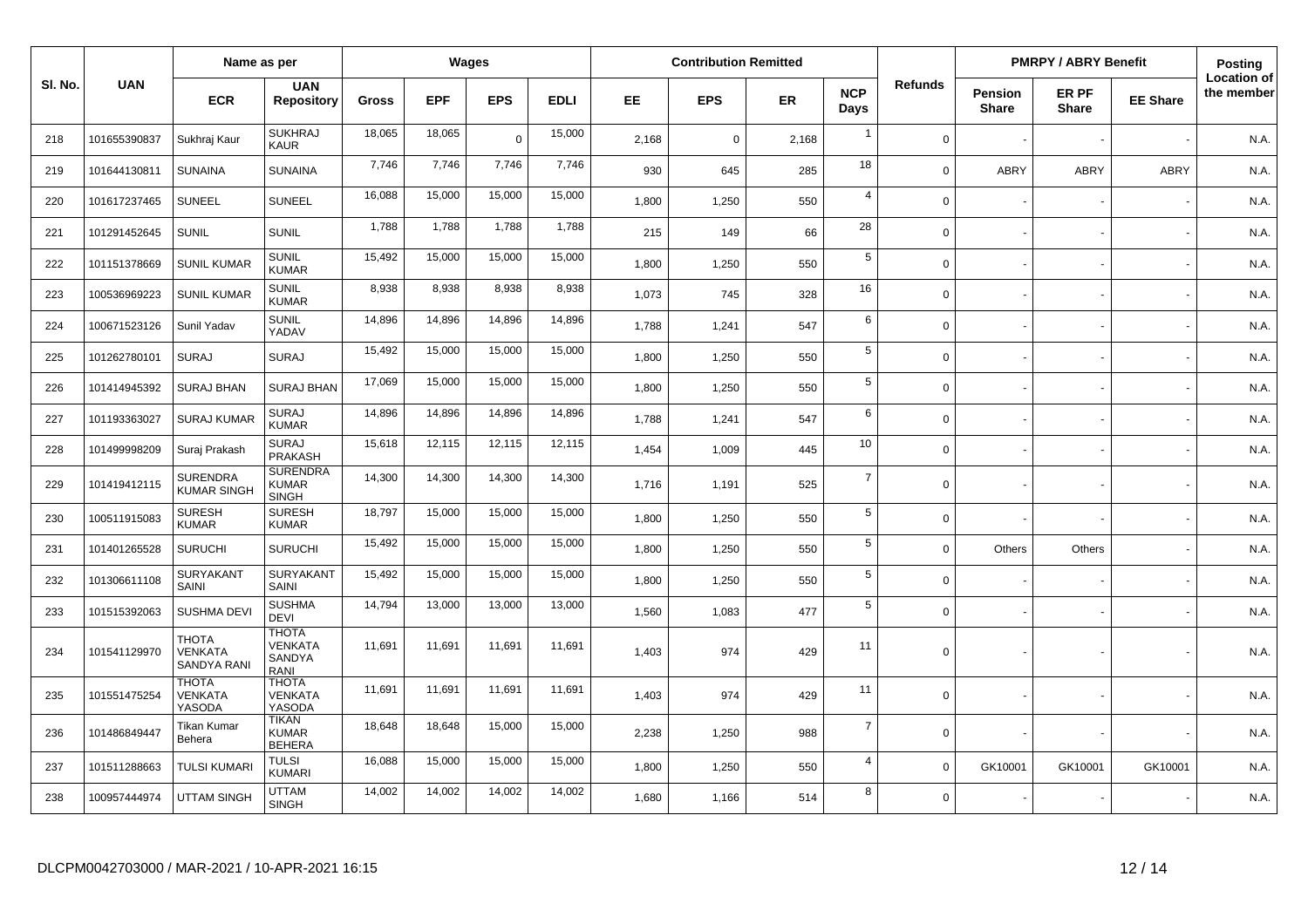|         | <b>UAN</b>   | Name as per                                     |                                                 | Wages        |            |            |             | <b>Contribution Remitted</b> |            |       |                    |                | <b>PMRPY / ABRY Benefit</b>    |                       |                 | Posting                          |
|---------|--------------|-------------------------------------------------|-------------------------------------------------|--------------|------------|------------|-------------|------------------------------|------------|-------|--------------------|----------------|--------------------------------|-----------------------|-----------------|----------------------------------|
| SI. No. |              | <b>ECR</b>                                      | <b>UAN</b><br><b>Repository</b>                 | <b>Gross</b> | <b>EPF</b> | <b>EPS</b> | <b>EDLI</b> | <b>EE</b>                    | <b>EPS</b> | ER    | <b>NCP</b><br>Days | <b>Refunds</b> | <b>Pension</b><br><b>Share</b> | ER PF<br><b>Share</b> | <b>EE Share</b> | <b>Location of</b><br>the member |
| 239     | 101166953571 | Vaibhav Singh<br><b>Bisht</b>                   | VAIBHAV<br><b>SINGH BISHT</b>                   | 15,618       | 12,115     | 12,115     | 12,115      | 1,454                        | 1,009      | 445   | 10                 | $\Omega$       |                                |                       |                 | N.A.                             |
| 240     | 101154045448 | VEERENDRA                                       | <b>VEERENDRA</b>                                | 2,979        | 2,979      | 2,979      | 2,979       | 357                          | 248        | 109   | 26                 | $\Omega$       |                                |                       |                 | N.A.                             |
| 241     | 101515392314 | <b>VIJAY KUMAR</b>                              | <b>VIJAY KUMAR</b>                              | 15,932       | 14,000     | 14,000     | 14,000      | 1.680                        | 1,166      | 514   | 3                  | $\Omega$       |                                |                       |                 | N.A.                             |
| 242     | 101072068921 | <b>VIKAS</b>                                    | <b>VIKAS</b>                                    | 15,492       | 15,000     | 15,000     | 15,000      | 1,800                        | 1,250      | 550   | 5                  | $\Omega$       |                                |                       |                 | N.A.                             |
| 243     | 101428282330 | <b>VIKAS</b><br><b>JANARDAN</b><br><b>KADAM</b> | <b>VIKAS</b><br><b>JANARDAN</b><br><b>KADAM</b> | 13,500       | 11,610     | 11,610     | 11,610      | 1,393                        | 967        | 426   | $\overline{4}$     | $\Omega$       | PMRPY                          | PMRPY                 |                 | N.A.                             |
| 244     | 101322799725 | <b>VIKAS KUMAR</b><br>SAH                       | <b>VIKAS</b><br><b>KUMAR SAH</b>                | 14,300       | 14,300     | 14,300     | 14,300      | 1,716                        | 1,191      | 525   | $\overline{7}$     | $\Omega$       |                                |                       |                 | N.A.                             |
| 245     | 100055827110 | <b>VIKASH KUMAR</b>                             | <b>VIKASH</b><br><b>KUMAR</b>                   | 19,967       | 19,437     | 15,000     | 15,000      | 2,332                        | 1,250      | 1,082 | 3                  | $\Omega$       |                                |                       |                 | N.A.                             |
| 246     | 101174476050 | <b>VINOD</b>                                    | <b>VINOD</b>                                    | 13,322       | 13,322     | 13,322     | 13,322      | 1,599                        | 1,110      | 489   | 9                  | $\Omega$       |                                |                       |                 | N.A.                             |
| 247     | 100478698484 | <b>VINOD</b>                                    | <b>VINOD</b>                                    | 14,300       | 14,300     | 14,300     | 14,300      | 1,716                        | 1,191      | 525   | $\overline{7}$     | $\Omega$       |                                |                       |                 | N.A.                             |
| 248     | 101217651838 | <b>VIPIN KUMAR</b>                              | <b>VIPIN KUMAR</b>                              | 15,492       | 15,000     | 15,000     | 15,000      | 1,800                        | 1,250      | 550   | 5                  | $\Omega$       |                                |                       |                 | N.A.                             |
| 249     | 100600461526 | <b>VISHAL</b>                                   | <b>VISHAL</b>                                   | 20,430       | 15,000     | 15,000     | 15,000      | 1.800                        | 1,250      | 550   | 9                  | $\Omega$       |                                |                       |                 | N.A.                             |
| 250     | 100551205582 | <b>VISHAL</b>                                   | <b>VISHAL SAINI</b>                             | 13,704       | 13,704     | 13,704     | 13,704      | 1,644                        | 1,142      | 502   | 8                  | $\Omega$       |                                |                       |                 | N.A.                             |
| 251     | 101186440574 | <b>VISRAM</b><br><b>MISHRA</b>                  | <b>VISRAM</b><br><b>MISHRA</b>                  | 12,927       | 9,954      | 9,954      | 9,954       | 1,194                        | 829        | 365   | $\overline{4}$     | $\Omega$       |                                |                       |                 | N.A.                             |
| 252     | 101505084315 | <b>WIPIN KUMAR</b>                              | <b>WIPIN</b><br><b>KUMAR</b>                    | 14,300       | 14,300     | 14,300     | 14,300      | 1,716                        | 1,191      | 525   | $\overline{7}$     | $\Omega$       | ABRY                           | <b>ABRY</b>           | <b>ABRY</b>     | N.A.                             |
| 253     | 101639071862 | YALLAPPA                                        | YALLAPPA                                        | 18,373       | 18,373     | 15,000     | 15,000      | 2,205                        | 1,250      | 955   | $\mathbf 0$        | $\Omega$       | GK10001                        | GK10001               | GK10001         | N.A.                             |